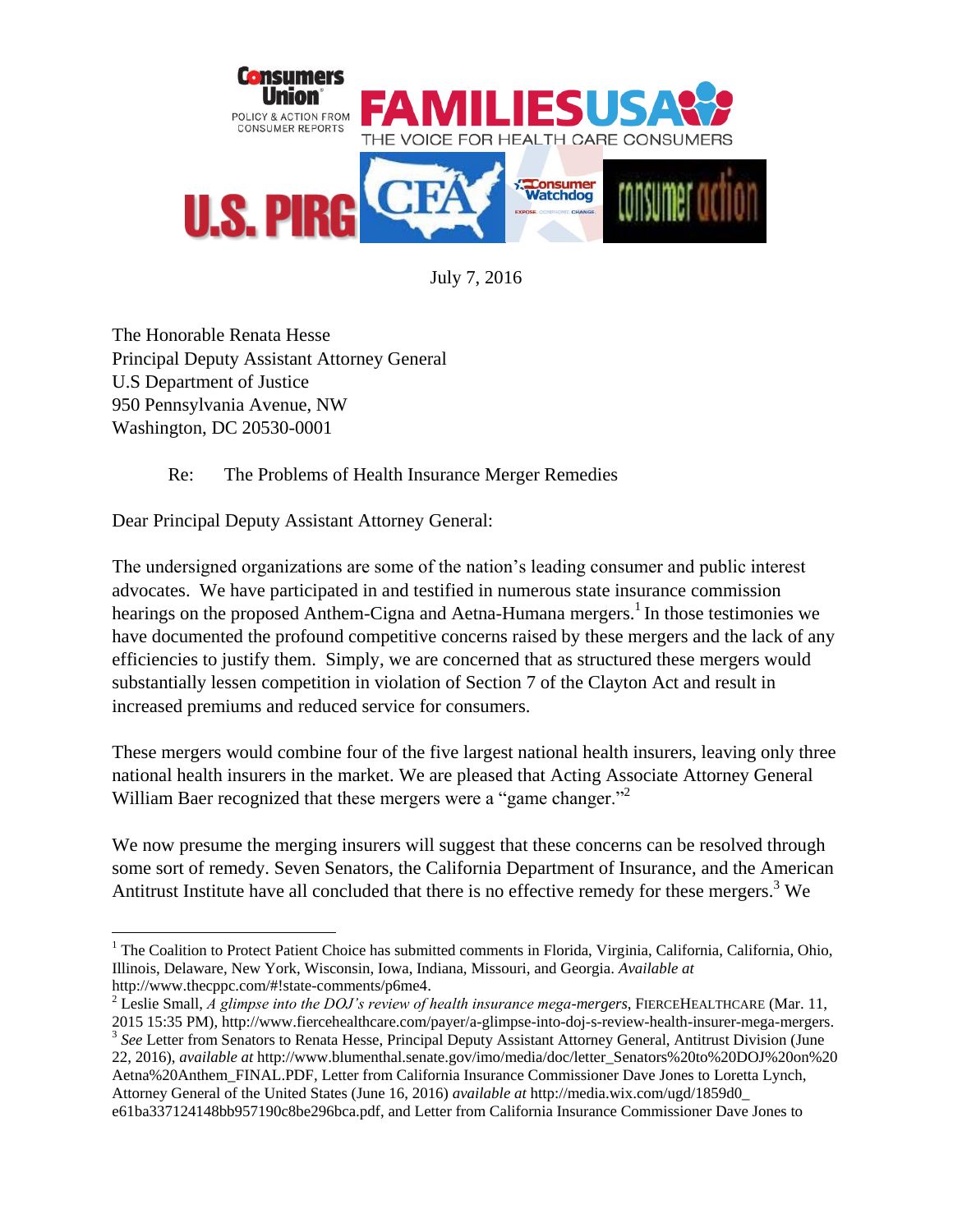write to also voice our significant concerns about whether any remedy can be effective in restoring the competition that would be lost.

This letter makes the following points:

- **Retrospective analysis of past mergers shows that remedies often fail.** A recent and comprehensive survey of studies of merger remedies by Economics Professor John Kwoka found that mergers allowed to proceed with remedies resulted in average price increases of 7.68% where a divestiture remedy was used and 16.01% in mergers where a conduct remedy or other conditions were used.
- **Remedies are generally only appropriate in mergers with significant efficiencies that would benefit consumers.** Where the problematic parts of the merger can be isolated and resolved through remedies, while permitting a merger that is otherwise beneficial for consumers as well as the merging companies, there is reason to explore remedies. But as we explain, and as reflected in a recent letter by seven Senators and in detailed reports by the California Insurance Commissioner, we do not believe the merging insurers have established this threshold condition that consumers will benefit from these mergers.<sup>4</sup>
- **These mergers raise issues similar to those that have caused antitrust enforcers to become tougher on mergers, and more skeptical of remedies, in recent cases.** This enforcement vigor is warranted in response to retrospective studies showing post-merger price increases. The proposed health insurance mergers do not present any better prospect for consumer benefits than were claimed in the proposed Halliburton-Baker Hughes, Sysco-US Foods, or Staples-Office Depot mergers, in all of which remedies were rejected.
- **Remedy attempts in the health insurance industry have largely failed.** Remedies were attempted in the 1999 Aetna-Prudential and 2008 United-Sierra mergers, and prices still increased by 7% and 13.7% respectively. The biggest failure was the 2012 Humana-Arcadian merger, where one of the three acquiring companies exited the market, another company partially exited the market, and premiums increased by 44%.
- **The divestitures necessary to resolve competitive concerns are unprecedented in size and scope.** Piecemeal divestitures will not fully restore competition and fulfill the law's obligation that "restoring competition requires replacing the competitive intensity lost as a result of the merger rather than focusing narrowly on returning to premerger [concentration] levels."<sup>5</sup> For both transactions, divestitures will be required in hundreds of counties throughout the U.S., involving hundreds of thousands, if not millions, of enrollees. There are also very few counties with established companies ready to service

Loretta Lynch, Attorney General of the United States (June 23, 2016), available at http://media.wix.com/ugd/ 1859d0\_fb4c76819a1f40c4a58a15e2ca727c56.pdf, Letter to William J. Baer, American Antitrust Institute (Jan. 11, 2016), *available at* http://www.antitrustinstitute.org/sites/default/files/Health%20Insurance%20Ltr\_1.11.16.pdf. 4 *See* Letter from Senators, *supra* note 3; CA DOI Anthem-Cigna letter, *supra* note 3; CA DOI Aetna-Humana letter,

*supra* note 3. We will address efficiencies in greater detail in a later letter.

<sup>5</sup> U.S. Department of Justice, Antitrust Division Policy Guide to Merger Remedies § II (October 2004), *available at* http://www.usdoj.gov/atr/public/guidelines/205108.htm.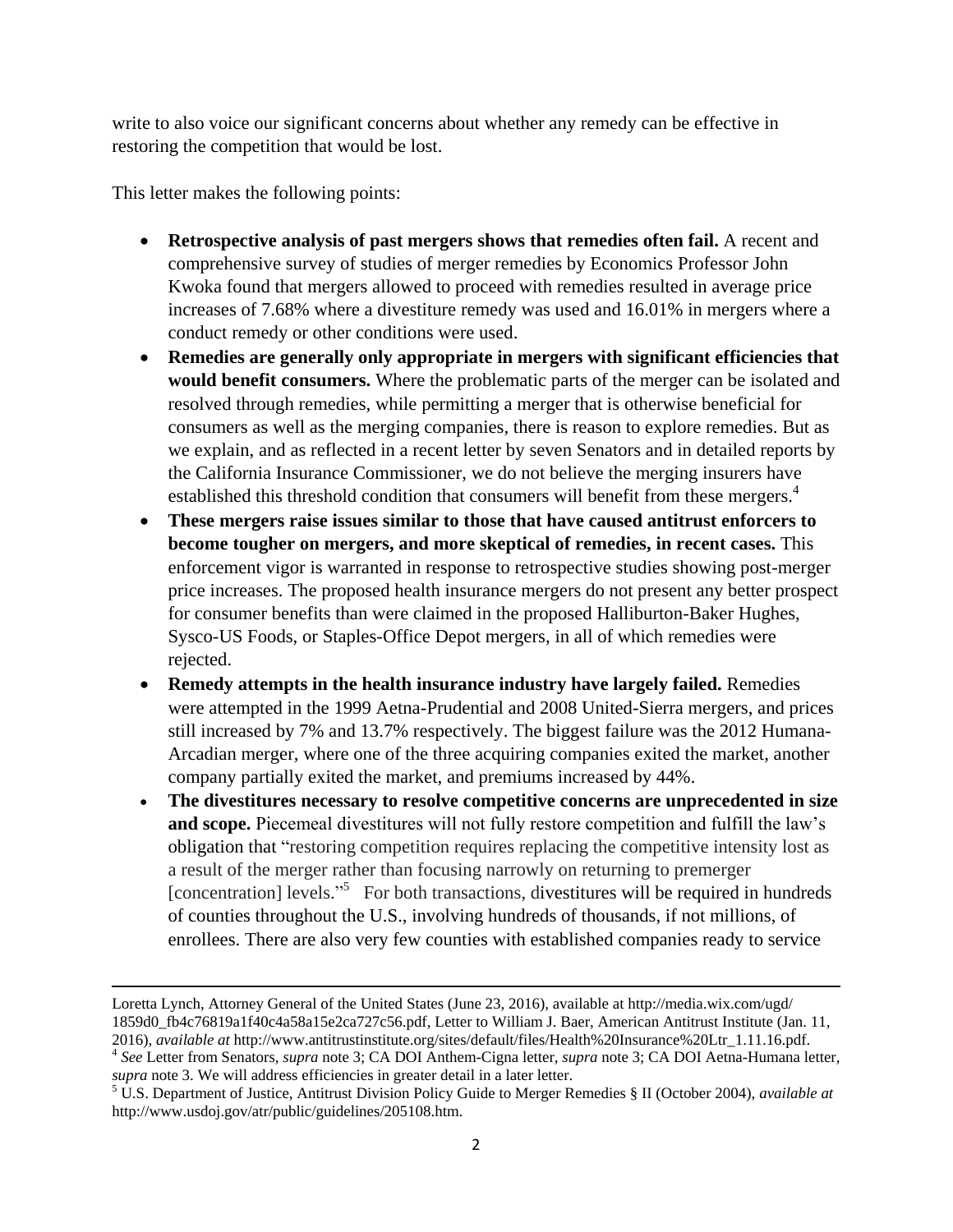acquired enrollees on day one.<sup>6</sup> In the Humana-Arcadian merger, which involved a modest divestiture of 12,700 subscribers in 51 markets, two of the three acquiring companies failed to compete effectively, and completely or partially exited the market.

 **The costs of the divestitures in disrupted service, higher premiums, uncertainty, and inferior service will be borne by consumers.** Especially for the Aetna-Humana merger, the most vulnerable consumers – elderly and disabled Medicare beneficiaries – will predictably suffer the greatest harm.<sup>7</sup>

In evaluating any proposed remedy, the law requires that a remedy must *fully restore* the competition that would otherwise be lost, or must otherwise effectively prevent the harm that would result.<sup>8</sup> The Supreme Court has stated that if a remedy fails to pry open the market to competition, then the government "has won a lawsuit and lost a cause."<sup>9</sup> The remedy process is both critical and difficult. Acting Associate Attorney General Bill Baer has acknowledged the critical role of the DOJ, stating that "parties who are anxious to maximize shareholder value want to get a deal done, and they're often willing to throw out some conduct promises or some modest structural remedies. . . . Where there is a divergence between shareholder interests and consumer interests, our job is to police the transaction to make sure that consumer interests don't get the back of the hand."<sup>10</sup> We urge that this standard be vigorously applied here.

# **I. Mounting Evidence Shows Remedies Often Do Not Adequately Fix the Competitive Harm from Mergers**

Considering the high bar set by the law – that a remedy must fully restore competition in the marketplace – one would hope for enforcement and remedies to ensure that mergers produce no measurable negative impacts. This unfortunately has not generally been the case. Economics Professor John Kwoka conducted a comprehensive analysis of merger retrospective studies and identified all the mergers where there was some type of remedy deployed.<sup>11</sup> Analyzing these

 $\overline{\phantom{a}}$ 

http://www.judiciary.senate.gov/meetings/oversight-of-the-enforcement-of-the-antitrust-laws-2016.

<sup>6</sup> *See* Letter to Assistant Secretary for Planning and Evaluation Richard Frank, American Hospital Association (May 2, 2016 ), *available at* http://media.wix.com/ugd/1859d0\_ef7ed280017d421e8e6ac59094a98ec6.pdf [hereinafter "AHA letter"].

 $<sup>7</sup>$  We have, in some states, publicly urged that the commissioner of insurance consider various remedies. However,</sup> this was because we expect that the state insurance commissioners may consider a variety of remedies based on their limited powers, in the event that the Justice Department ultimately determines not to bring a full challenge. We do not prejudge the DOJ's determination on whether to challenge the mergers, and if the DOJ finds that a full challenge is warranted based on its investigation, we would fully support that challenge. We do not want to be misperceived as putting a thumb on the scale in favor of divestitures or behavioral remedies rather than an outright challenge. In fact, we see many potential shortcomings to either kind of remedy, as more fully explained below.

<sup>8</sup> *E.g., See* Ford Motor Co. v. United States, 405 U.S. 562, 573 (1972)("The relief in an antitrust case must be 'effective to redress the violations' and 'to restore competition.'" (citation omitted).

<sup>&</sup>lt;sup>9</sup> International Salt Co. v. United States, 332 U.S. 392, 401 (1947) (abrogated on other grounds).

<sup>10</sup> *Oversight of the Enforcement of the Antitrust Laws: Hearing Before the Subcommittee on Antitrust, Competition Policy and Consumer Rights*, 114th Cong. (statement of witness William Baer), *available at* 

<sup>&</sup>lt;sup>11</sup> John E. Kwoka, Jr., Does Merger Control Work? A Retrospective on U.S. Enforcement Actions and Merger Outcomes, 78 ANTITRUST L.J. 619, 637 (2013).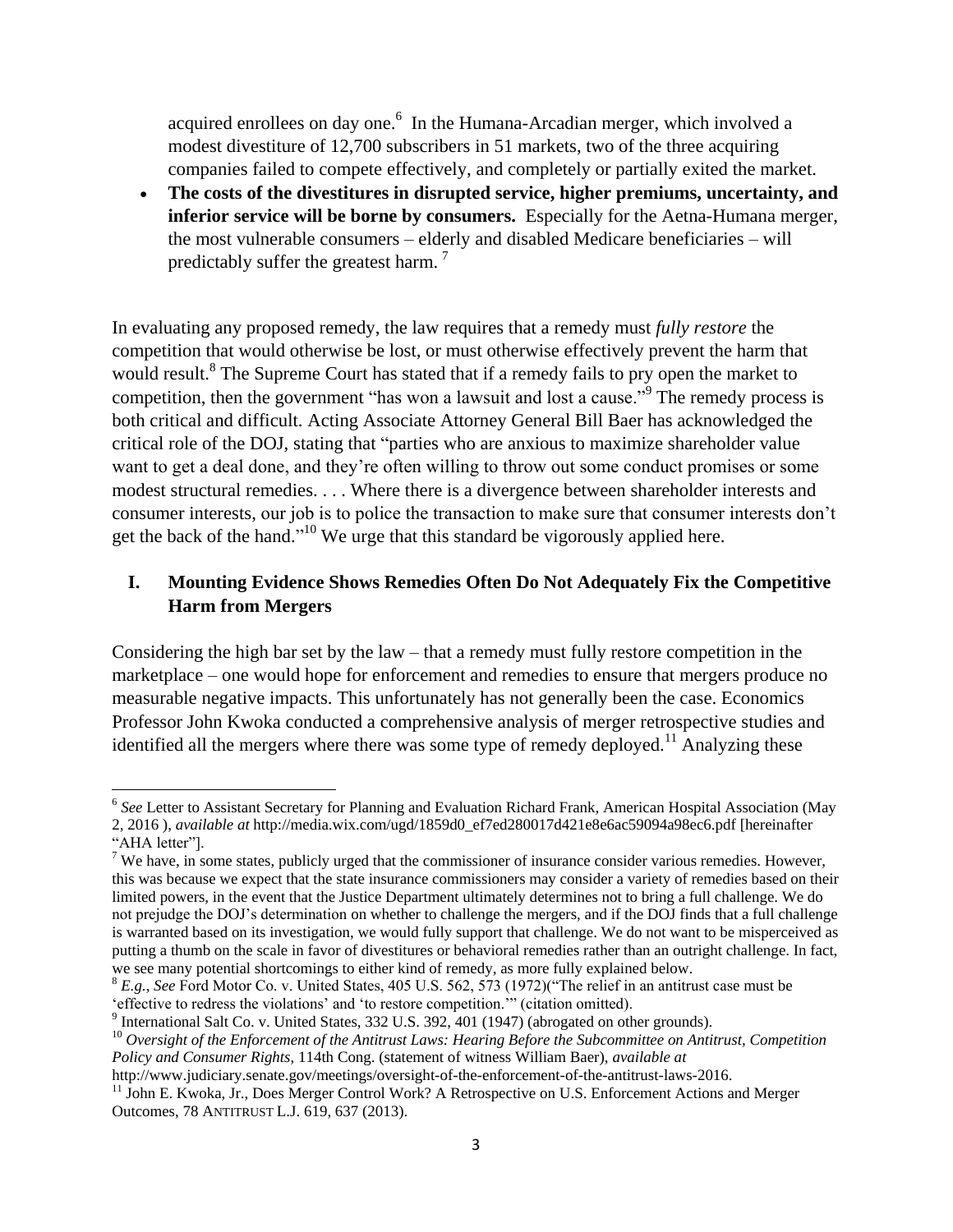studies, Kwoka found that prices increased by an average of 7.68% in mergers where a divestiture remedy was used and 16.01% in mergers where a conduct remedy or other conditions were used.<sup>12</sup> Kwoka concludes:

It would appear that neither divestiture nor conduct/conditions remedies are especially effective in preserving competition, since neither prevents significant postmerger price increases in the studied transactions. Moreover, as between the two policies, conduct and conditions remedies appear substantially less effective, with price increases twice as large as those under divestiture.<sup>13</sup>

Although appropriately qualified, these results are striking. As Kwoka states, the results suggest "that the remedies chosen may be inadequate to the task of preserving competition, and that conduct and conditions remedies may be especially ineffective."<sup>14</sup> These findings call into question whether the use of remedies to resolve merger investigations is worth the price, and certainly show that the prescribed legal standard for remedies is not being met. As noted, the Supreme Court has stated that if a remedy fails to pry open the market to competition, then the government "has won a lawsuit and lost a cause."<sup>15</sup>

# **II. Antitrust Enforcement Agencies Increasingly Skeptical of Remedy Fixes**

Perhaps in reaction to the mounting evidence of the ineffectiveness of remedies, including some prominent recent failures of remedies,<sup>16</sup> antitrust enforcement agencies have been increasingly tough on deals where it does not seem that remedies will adequately address the competitive concerns. There are three recent examples of deals that collapsed, even though the merging companies offered to accept extensive remedies.

**Halliburton-Baker Hughes.** This proposed merger involved the second and third largest oilfield service firms in the world, and a purchase price of \$28 billion.<sup>17</sup> The DOJ was concerned that the proposed merger threatened harm to competition in 23 separate markets for oil-field products and services that were important to ensuring a domestic and independent supply of

 $\overline{\phantom{a}}$ <sup>12</sup> *Id.* at 640.

<sup>13</sup> *Id.* at 641.

<sup>&</sup>lt;sup>14</sup> *Id. See also* Presentation by John Kwoka to the 17th Annual American Antitrust Institute Conference, Merger Remedies: Third Way or Soft Enforcement?, *available at* http://www.antitrustinstitute.org/sites/default/files/ Kwoka%20Merger%20Remedies.pdf (asking if remedies had become "soft enforcement'—an easy alternative to challenging mergers).

<sup>&</sup>lt;sup>15</sup> International Salt Co. v. United States, 332 U.S. 392, 401 (1947) (abrogated on other grounds).

<sup>&</sup>lt;sup>16</sup> See e.g., Melissa Lipman, Bankrupt Grocer May Push FTC To Dig Deeper On Divestitures, Law360 (Dec. 4, 2015 6:41 PM), http://www.law360.com/articles/734016/bankrupt-grocer-may-push-ftc-to-dig-deeper-ondivestitures (discussing the failed divestiture in the Albertsons-Safeway merger); David McLaughlin, Mark Clothier and Sara Forden, Hertz Fix in Dollar Thrifty Deal Fails as Insider Warned, Bloomberg (Nov. 29, 2013 12:00 AM), http://www.bloomberg.com/news/articles/2013-11-29/hertz-fix-in-dollar-thrifty-deal-fails-as-insider-warned (discussing the failed divestiture in the Hertz-Dollar Thrifty merger).

<sup>&</sup>lt;sup>17</sup> Alison Sider, *Halliburton-Baker Hughes Merger Sinks on Regulators' Objections*, THE WALL STREET JOURNAL (May 1, 2016 9:39 PM), http://www.wsj.com/articles/halliburton-baker-hughes-to-call-off-merger-1462139014.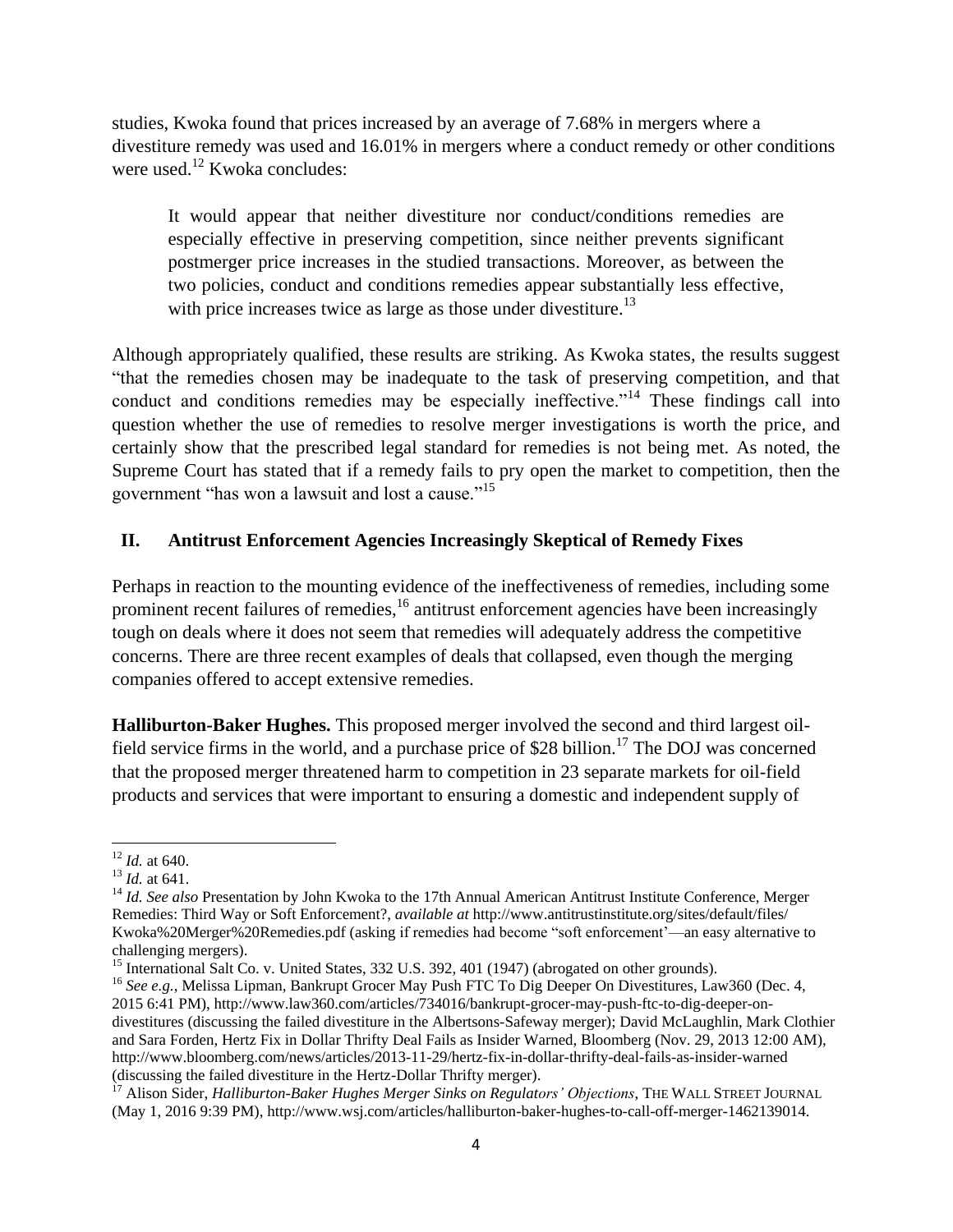energy, leading to higher prices and lower competition.<sup>18</sup> The merging companies were two of only three companies believed to have the resources, technology, and know-how to address the most difficult challenges in the oil and gas industry.<sup>19</sup>

Halliburton was in talks with both Carlyle Group and General Electric Co. about a substantial remedies package including divestitures worth up to \$7 billion, which was a quarter of the acquisition price.<sup>20</sup> However, these divestitures were deemed insufficient by the DOJ, which concluded that "their proposals fell well short of ensuring that the current competitive dynamic would be preserved: carving off assets (usually the weaker set) from one of the two firms in just some of the product markets at issue."<sup>21</sup> Baer said of the remedy proposal:

We could not seriously consider a remedy where Halliburton determined which employees would go and who would stay, and where it decided what intellectual property would be licensed, what retained and what shared. We could not accept ongoing entanglements that would have prevented the buyer from acting as a free and independent competitor. And we would not accept a remedy proposal that, even putting aside those inadequacies, left unaddressed harm in some markets. In the end, there was no assurance that customers would view some unidentified third party buyer as a serious alternative to Halliburton and Schlumberger.<sup>22</sup>

The DOJ also stated that the divestiture failed to transfer intact businesses, would be highly disruptive, would require support agreements, and that the remedy would involve an unprecedented amount of complication and risk.<sup>23</sup> The DOJ ultimately concluded that "nothing short of no deal at all was the only right outcome." $^{24}$ 

**Sysco-US Foods.** This proposed \$3.5 billion merger would combine the U.S.'s two largest food distribution companies.<sup>25</sup> The FTC sued to block the deal, arguing that the merger would lead to higher prices and worse service for customers like restaurants and schools.<sup>26</sup> Specifically, the FTC alleged that the proposed merger would "significantly reduc[e] competition nationwide and in 32 local markets for broadline foodservice distribution services."<sup>27</sup> This merger would especially affect customers with nationwide locations, as the merging companies are the only

<sup>18</sup> *Id.*

<sup>&</sup>lt;sup>19</sup> Complaint at 2, U.S. v. Halliburton Co., and Baker Hughes Inc., Case 1:16-cv-00233-UNA (filed Apr. 6, 2016), *available at* https://www.justice.gov/atr/file/838661/download.

<sup>20</sup> Sider, *supra* note 17.

<sup>21</sup> William Baer, Remarks at American Antitrust Institute's 17th Annual Conference (June 16, 2016), *available at*  https://www.justice.gov/opa/speech/acting-associate-attorney-general-bill-baer-delivers-remarks-american-antitrustinstitute [hereinafter "Baer AAI speech"].

<sup>22</sup> *Id.*

<sup>23</sup> Halliburton Complaint, *supra* note 19 at 33-35.

<sup>24</sup> *Id.*

<sup>25</sup> Michael J. de la Merced, *Sysco Terminates Deal With US Foods*, THE NEW YORK TIMES (June 29, 2015), http://www.nytimes.com/2015/06/30/business/dealbook/sysco-terminates-deal-with-us-foods.html? r=0. <sup>26</sup> *Id.*

<sup>&</sup>lt;sup>27</sup> Press Release, FTC Challenges Proposed Merger of Sysco and US Foods, FED. TRADE COMM'N (Feb. 19, 2015), https://www.ftc.gov/news-events/press-releases/2015/02/ftc-challenges-proposed-merger-sysco-us-foods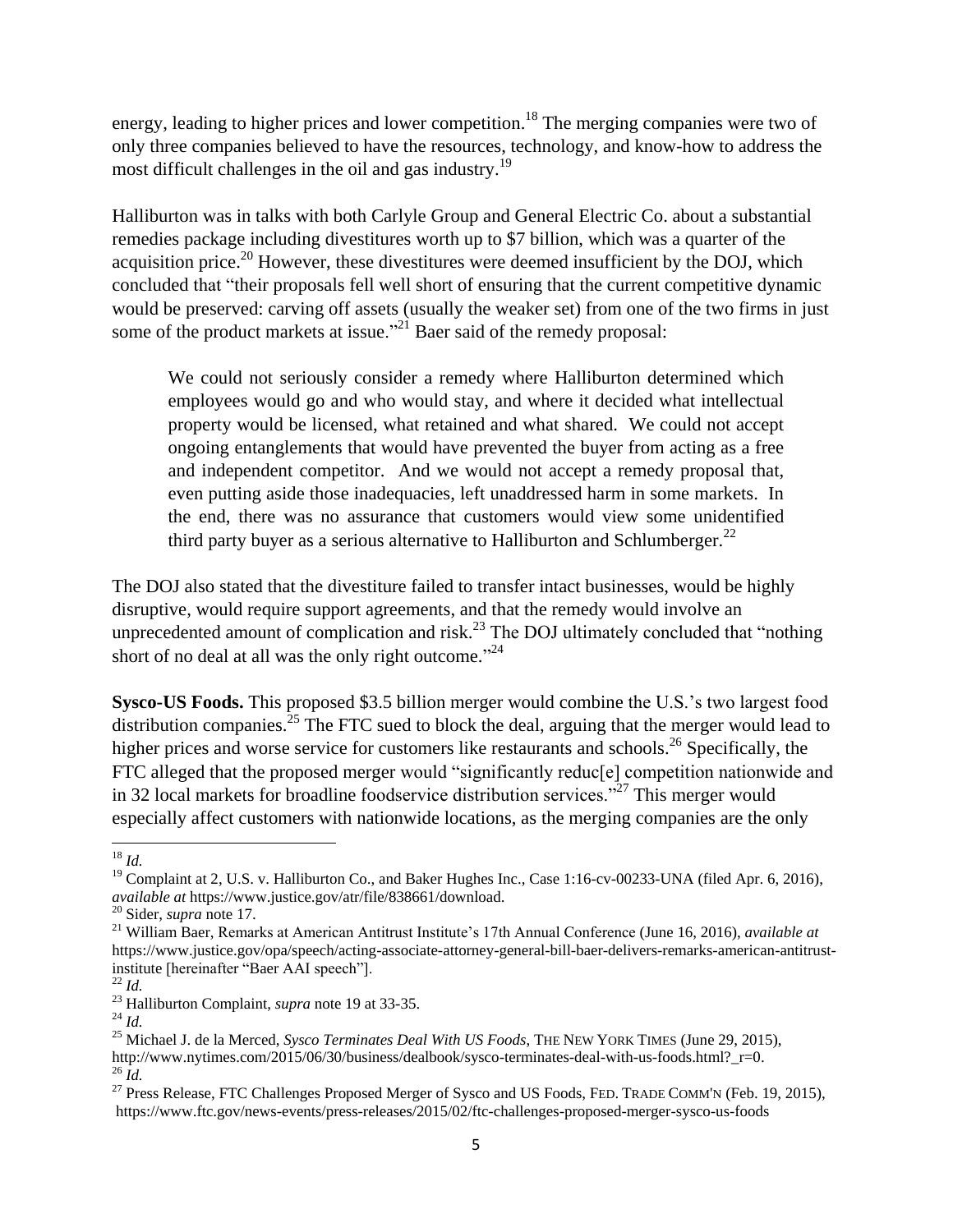companies competing with a truly national footprint.<sup>28</sup> There was no other company with a comparable footprint that would be able to offset the competition that would have been lost to this merger. $^{29}$ 

In an effort to allay these concerns, Sysco offered to divest 11 out of US Foods 61 distribution centers to Performance Food Group ("PFG"), the third largest firm in the market, claiming that it would offset the significant competitive harm likely to result from the merger.<sup>30</sup> The FTC enumerated several reasons why these divestitures were inadequate, including that the acquiring firm would remain too small to compete, that it would not be able to serve national customers due to significant gaps in its geographic network, that these gaps would put the acquiring firm at a disadvantage in transportation costs, that the small purchasing volume would put the acquiring firm at a disadvantage in its product costs, that it couldn't offer the same delivery options or product diversity, and that it wouldn't be competitive in value added services.<sup>31</sup> The FTC was also concerned about the risk facing the acquiring firm in successfully integrating the acquisition, which was more than five times greater than any previous acquisition by the company.<sup>32</sup> The FTC ultimately rejected this remedy proposal and challenged the merger in court, winning an injunction.

The court agreed with the FTC that there were significant shortcomings with the proposed divestiture, that the acquiring firm would be unlikely to step into the shoes of US Foods and be able to maintain competition.<sup>33</sup> In explaining its conclusion, the court quoted the 2004 Antitrust Division Policy Guide to Merger Remedies, which states that "[r]estoring competition requires replacing the competitive intensity lost as a result of the merger rather than focusing narrowly on returning to premerger HHI levels."<sup>34</sup> The proposed merger was then abandoned by the companies.

**Staples-Office Depot.** Staples, the world's largest supplier of office products and services, offered to purchase Office Depot, another office products and services supplier, for \$6.3 billion.<sup>35</sup> This proposed merger was competitively problematic in the market for consumable office supplies sold to large business-to-business customers, where the two companies are the

 $\overline{\phantom{a}}$ <sup>28</sup> Press Release, Following Sysco's Abandonment of Proposed Merger with US Foods, FTC Closes Case, FED. TRADE COMM'N (July 1, 2015), https://www.ftc.gov/news-events/press-releases/2015/07/following-syscosabandonment-proposed-merger-us-foods-ftc-closes.

<sup>29</sup> *Id.*

<sup>&</sup>lt;sup>30</sup> *Id.* The 50 distribution centers not divested would have brought Sysco's total number of distribution centers up to 122.

<sup>&</sup>lt;sup>31</sup> Memorandum in Support of Plaintiff Federal Trade Commission's Motion for Temporary Restraining Order and Preliminary Injunction at 34-37, Case 1:15-cv-00256-APM (filed Mar. 5, 2015), *available at* https://www.ftc.gov/ system/files/documents/cases/150305syscomemo.pdf.

*Id.* at 37.

<sup>33</sup> FTC v. Sysco Corp., 113 F. Supp. 3d 1, 73 (D.C. Cir. 2015).

<sup>34</sup> 2004 Antitrust Division Policy Guide to Merger Remedies, DOJ (October 2004), *available at* 

https://www.justice.gov/atr/archived-antitrust-division-policy-guide-merger-remedies-october-2004.

<sup>&</sup>lt;sup>35</sup> Press Release, FTC Challenges Proposed Merger of Staples, Inc. and Office Depot, Inc., FED. TRADE COMM'N (Dec. 7, 2015), https://www.ftc.gov/news-events/press-releases/2015/12/ftc-challenges-proposed-merger-staplesinc-office-depot-inc.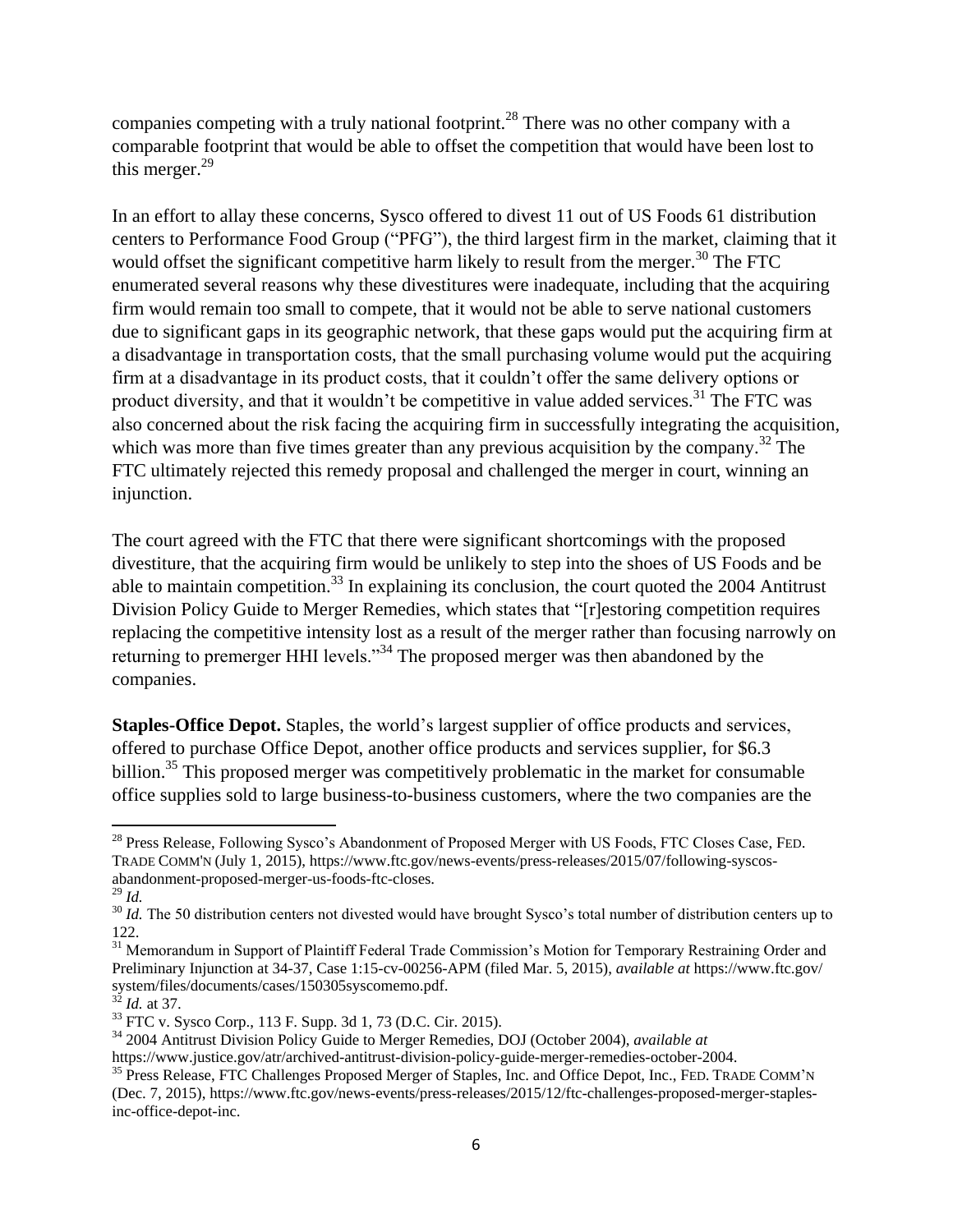two largest suppliers by a wide margin.<sup>36</sup> The FTC alleged that the proposed merger "would violate the antitrust laws by significantly reducing competition nationwide in the market for "consumable" office supplies sold to large business customers for their own use."<sup>37</sup> Staples and Office Depot were the best options, and sometimes the only meaningful options in this market, and their direct head-to-head competition produced consumer benefits in terms of better prices and lower services.<sup>38</sup>

Staples offered to sell corporate contracts that were generating about \$550 million in sales to Essendant for \$22.5 million in order to secure the deal.<sup>39</sup> The FTC ultimately rejected this divestiture proposal for six different reasons: there was no definitive agreement presented, the contracts were short-term, the acquiring firm did not currently sell to the customers, the acquiring firm was not ready to compete on day one, the acquiring firm could not in any event replace the competition provided by Office Depot, and the acquiring firm would need to continue to rely on Staples.<sup>40</sup> The deal collapsed after a district court decision granting an injunction.<sup>41</sup>

# **III. Remedies are Unlikely to Work in the Proposed Health Insurance Mergers**

In the case of the proposed mergers of Anthem and Cigna and of Aetna and Humana, the remedies that the merging insurers are likely to propose have all the characteristics of remedies that have previously failed, both in the case of health insurance mergers and with mergers more generally.

# **a. Health Insurance Remedies Often Fail**

In nearly every health insurance merger enforcement action during the last two decades, DOJ has relied on the structural remedy of divestiture.<sup>42</sup> Divestitures in the health insurance industry usually require that the merging companies spin off enrollees to another insurance company that

 $\overline{\phantom{a}}$ <sup>36</sup> Complaint at 1, In the Matter of Staples, Inc. and Office Depot, Inc., Docket No. 9367, *available at*  https://www.ftc.gov/system/files/documents/cases/151207staplesoffdepot\_pt3cmpt.pdf.

<sup>37</sup> Staples Press Release, *supra* note 35.

<sup>38</sup> Staples Complaint, *supra* note 36 at 1-2.

<sup>&</sup>lt;sup>39</sup> Megan Woolhouse, Staples, *Office Depot to divest operations as they seek merger approval*, BOSTON GLOBE (Feb. 16, 2016), https://www.bostonglobe.com/business/2016/02/16/staples-office-depot-divest-operations-theyseek-merger-approval/WNHwdnJ0EfSDJRNKlDMbSO/story.html.

<sup>40</sup> Memorandum in Support of Plaintiff's Motion for a Preliminary Injunction at 37-38, Case 1:15-cv-02115-EGS (filed Feb. 19, 2016), *available at* https://www.ftc.gov/system/files/documents/cases/160219staplespimemo.pdf.

<sup>&</sup>lt;sup>41</sup> Press Release, After Staples and Office Depot Abandon Proposed Merger FTC Dismisses Case from Administrative Trial Process, FED TRADE COMM'N (May 19, 2016), https://www.ftc.gov/news-events/pressreleases/2016/05/after-staples-office-depot-abandon-proposed-merger-ftc-dismisses. The court did not examine the proposed remedies, because defendants rested after plaintiffs' case-in-chief. FTC v. Staples, Inc., No. 1:15-cv-02115-EGS, at 74 (D.D.C. May 17, 2016), *available at* https://www.ftc.gov/system/files/documents/cases/ 051016staplesopinion.pdf.

<sup>42</sup> *See, e.g.,* Revised Final Judgment, *United States v. Aetna Inc. and Prudential Insurance Co. of Am*., No. 3-99-cv-1398-H (N.D. Tex. Dec. 7, 1999); Final Judgment, *United States v. UnitedHealth Group Inc. and Sierra Health Servs. Inc.*, No: 1:08-cv-00322 (D.D.C. Sept. 24, 2008); Final Judgment, *United States v. Humana Inc.*, No. 1:12-cv-00464 (D.D.C. March 27, 2012).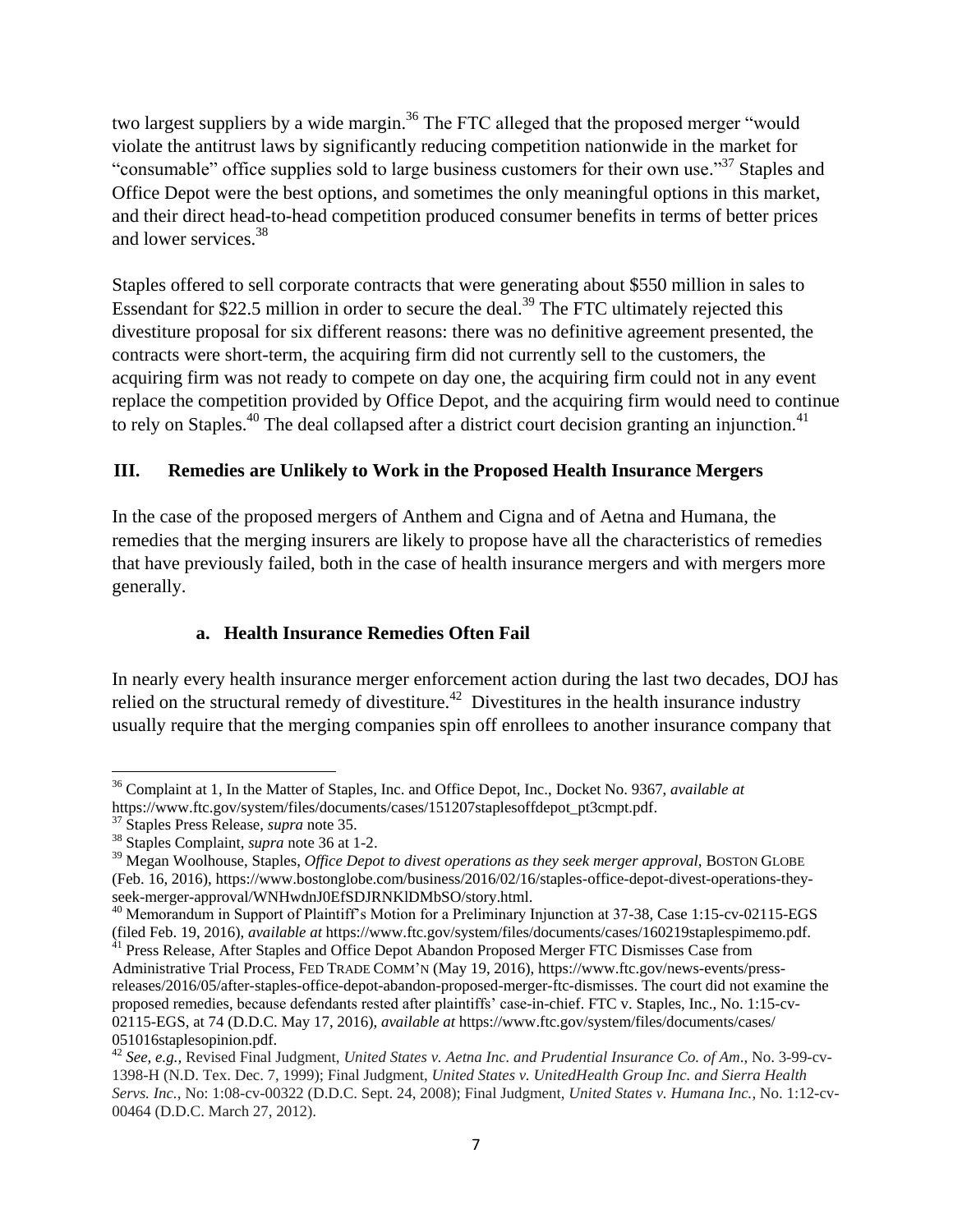is purportedly fully capable of restoring the same competition. But experience has shown a different outcome.

The DOJ has recognized the difficulties with making a divestiture work in health insurance markets. Indeed, as discussed below, the DOJ incorporates substantial behavioral remedies to attempt to buttress the ability of a divestiture to restore competition. In addition, it often includes a divestiture of a broader range of products<sup>43</sup> or a broader geographic scope<sup>44</sup> than the specific overlaps in order to attempt to facilitate competition by the acquiring firm.

In many of these cases there is little evidence that the benefits of competition are effectively restored after these divestitures. Three retrospective studies on health insurance mergers showed that the merged companies were still able to raise premiums by significant margins even after divestitures of enrollees for different insurance products.<sup>45</sup>

For any divestiture to be successful, the purchaser of the assets needs to have both the incentive and the ability to fully restore competition. A new entrant needs expertise in the relevant products and geographic area. It needs to be able to assemble and maintain a cost-competitive and attractive network of hospitals and physicians, which additionally requires scrutiny and continued monitoring from DOJ.<sup>46</sup> Thomas Greaney, nationally recognized expert on health care and antitrust law, also cautions of another factor working against successful divestiture remedies in the health insurance industry - "The lessons of oligopoly are pertinent here: consolidation that would pare the insurance sector down to less than a handful of players is likely to chill the enthusiasm for venturing into a neighbor's market or engaging in risky innovation."<sup>47</sup>

And there is yet another reason why divestitures are not effective in health insurance markets in the long term: what is being divested are temporary contractual arrangements with specific policyholders. In the next open season, it is all too easy for the merged firm to solicit and secure former policyholders, thus recreating the original conditions and eviscerating the remedy. Thus, a divestiture of subscribers is not a long-term asset.

For all these reasons, it may be difficult to genuinely preserve the competitive benefits of the pre-merger market structure through divesting subscribers or operations to a competitor.

 $\overline{\phantom{a}}$ <sup>43</sup> *See* Final Judgment, U.S. v. UnitedHealth Group Inc., No. 1:05CV02436 (May 23, 2006), https://www.justice.gov/atr/case-document/final-judgment-185

<sup>44</sup> *See* Final Judgment, U.S. v. Humana Inc., No.: 1:12-cv-00464 (Sep. 21, 2012), https://www.justice.gov/atr/casedocument/file/499026/download.

<sup>45</sup> Leemore Dafny *et al*., *Paying a Premium on Your Premium? Consolidation in the US Health Insurance Industry,*  102 AM. ECON. REV. 1161 (2012); Guardado et al. *The Price Effects of a Large Merger of Health Insurers: A Case Study of United-Sierra,* 1(3) HEALTH MANAGEMENT, POL'Y & INNOVATION 1 (2013); Topher Spiro, Maura Calsyn, Meghan O'Toole, Divestitures Will Not Maintain Competition in Medicare Advantage, Center for American Progress (Mar. 8, 2016), https://www.americanprogress.org/issues/healthcare/report/2016/03/08/132420/ divestitures-will-not-maintain-competition-in-medicare-advantage/.

<sup>46</sup> *See* Thomas Greaney, *Examining Implications of Health Insurance Mergers*, HEALTH AFFS. (July 16, 2015), http://healthaffairs.org/blog/2015/07/16/examining-implications-of-health-insurance-mergers/. <sup>47</sup> *Id.*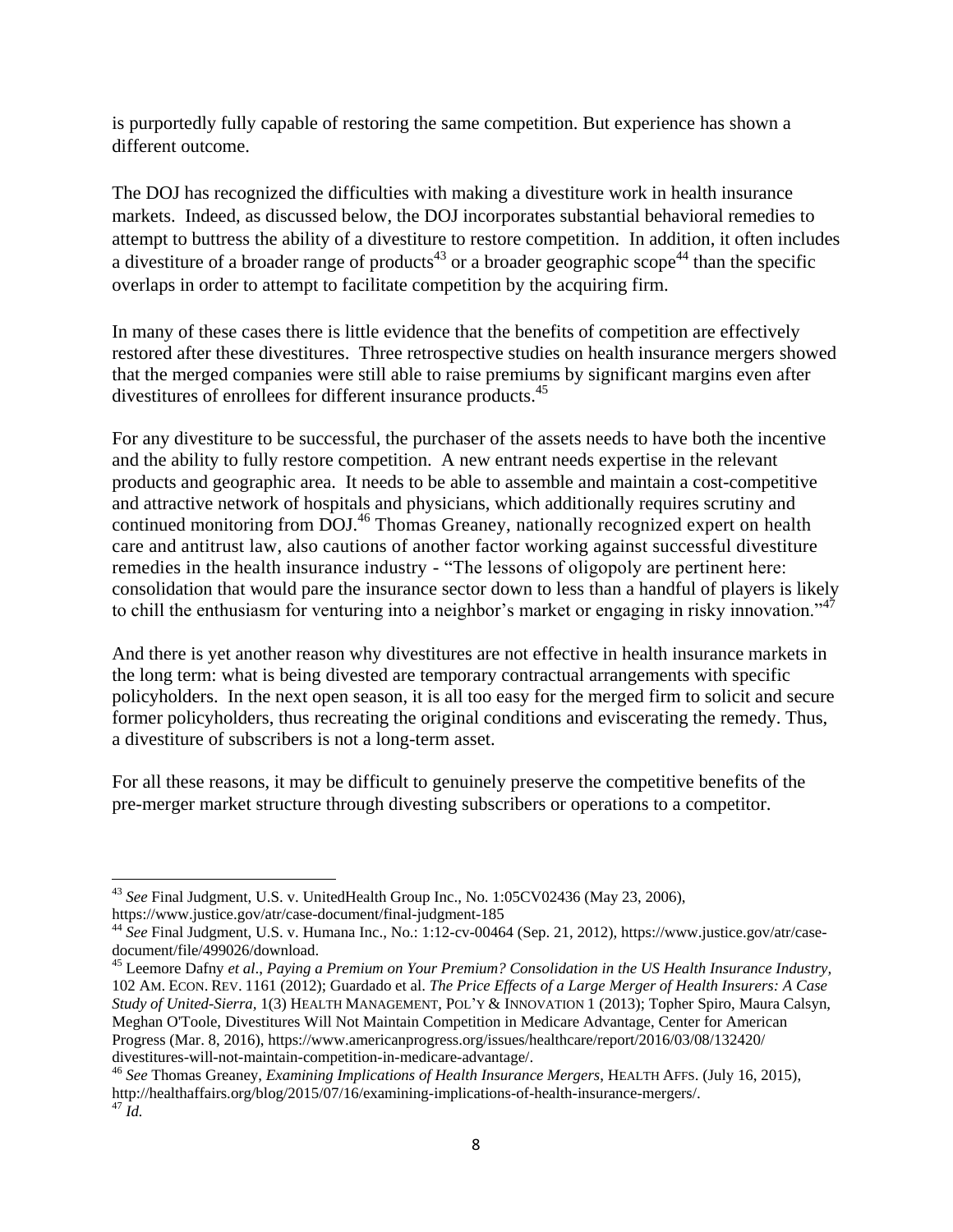This was the ultimate decision in Florida, where the Office of Insurance Regulation ("FL OIR") rejected divestitures as a potential remedy in the proposed Aetna-Humana merger.<sup>48</sup> The FL OIR noted that the divestitures were "not in the best interests of Florida policyholders and also may be short term in nature."<sup>49</sup> The FL OIR noted that such divestitures may "result in unwanted changes in quality of services [and] benefits," and furthermore, that policyholders can switch insurance every year which would "lessen the effectiveness of divestitures as a means to manage market concentration."<sup>50</sup>

Unfortunately, conduct remedies are at least as problematic in health insurance as in other markets. A good example of this is the 2008 acquisition of Sierra Health by UnitedHealth. There the DOJ required divestiture of MA plans in Las Vegas,  $51$  but the Nevada Insurance Commissioner required additional behavioral remedies. In order for the merging companies to receive approval, they had to agree that no acquisition costs would be passed along to consumers or providers, that there would be no premium increases, that there would be no scaling back of benefits, and that UnitedHealth would take specified actions to limit the number of uninsured within the state.<sup>52</sup> Even these additional remedies were not enough to protect the people of Nevada against price increases of 13.7%.<sup>53</sup>

# **b. Past Health Insurance Merger Remedies Were Extensive, Yet Still Failed to Preserve Competition**

As discussed above, the three most recent health insurance mergers were all approved with divestitures, and retrospective analysis shows that these remedies failed to restore competition.

**Aetna-Prudential (1999).** Aetna was required to divest approximately 427,000 enrollees in two plans in major metropolitan areas in central and southeastern Texas.<sup>54</sup> The divestiture was made to Blue Cross and Blue Shield of Texas, who acquired the two plans for \$500 million – half of the \$1 billion purchase price for Prudential.<sup>55</sup> The DOJ's order included 12 conditions to reinforce and support the divestiture, and also required a monitor trustee to oversee those conditions.<sup>56</sup>

The DOJ designed the conditions of this divestiture primarily around sectioning off the two plans and preparing them to be divested to a buyer that had not been selected at the time of the final

<sup>&</sup>lt;sup>48</sup> Consent Order at 8, In the Matter of Application for the Indirect Acquisition of Humana by Aetna, No. 125926-16-C0 (Feb. 15, 2016), *available at* http://floir.com/Sections/LandH/AetnaHumanaHearing.aspx.

<sup>49</sup> *Id.* at 8.

<sup>50</sup> *Id.* at 9.

<sup>51</sup> Final Judgment, *UnitedHealth Inc. and Sierra Health Servs.*, No: 1:08-cv-00322.

<sup>52</sup> *Healthcare Check-Up: The UnitedHealth Group Acquisition of Sierra Health Services*, NEVADA BUS. (Nov. 1, 2007), http://www.nevadabusiness.com/2007/11/healthcare-check-up-the-unitedhealth-group-acquistion-of-sierrahealth-services/.

<sup>53</sup> Guardado, et al., *supra* note 45.

<sup>54</sup> Revised Final Judgment, US v. Aetna, No. 3-99CV 1398-H (Dec. 7, 1999), *available at* https://www.justice.gov/ atr/case-document/revised-final-judgment

<sup>55</sup> Allison Bell, *Aetna Sells NYLCare Operations In Texas*, LIFEHEALTHPRO (Sep. 27, 1999),

http://www.lifehealthpro.com/1999/09/27/aetna-sells-nylcare-operations-in-texas

<sup>56</sup> Aetna-Prudential Revised Final Judgment, *supra* note 42.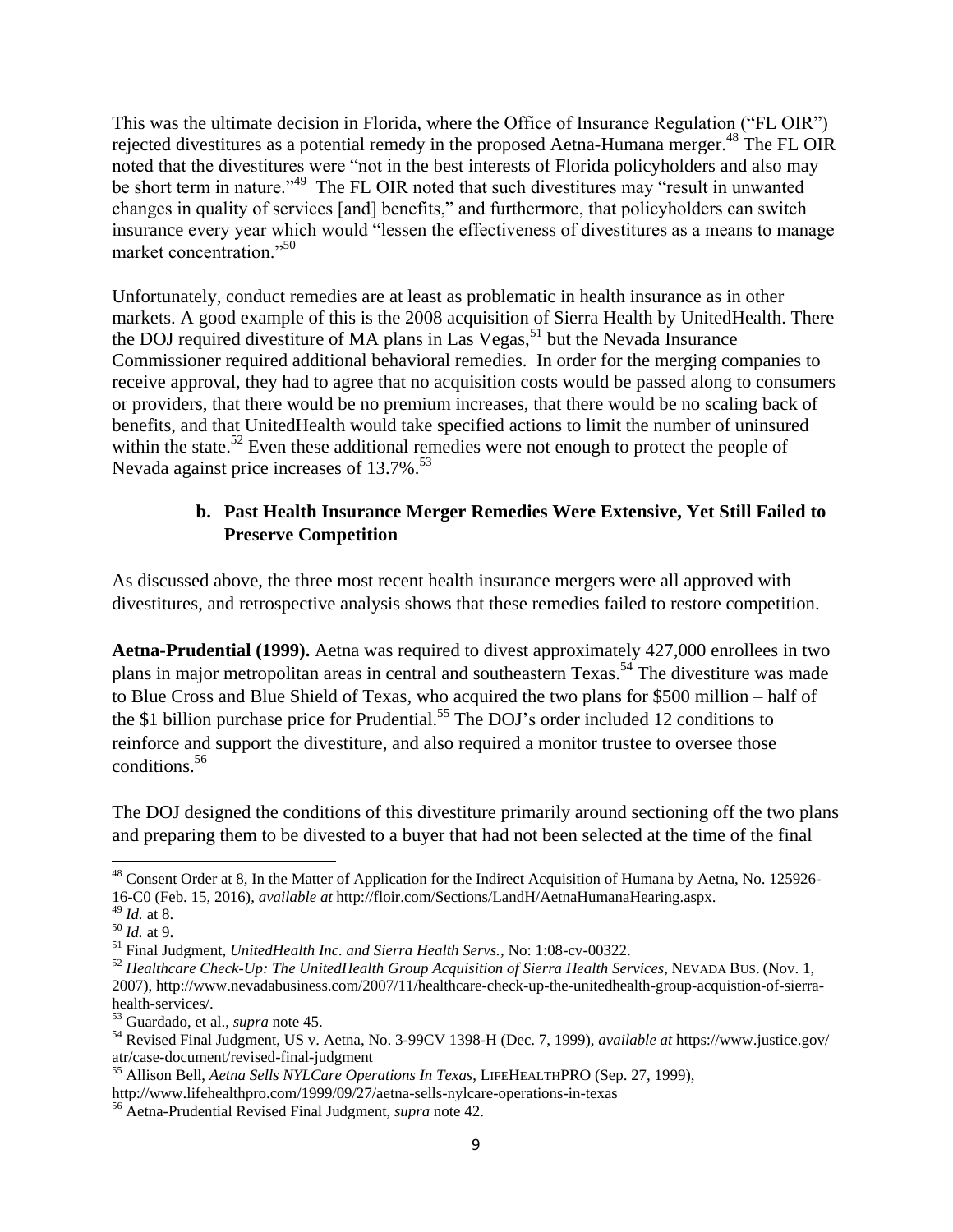order. The DOJ required Aetna to take all steps necessary to ensure that the two divested plans were maintained and operated as independent, on-going, economically viable, and active competitors until the completion of the divestitures.<sup>57</sup> The companies were forbidden from consummating the merger until either the DOJ was satisfied that the two plans were independent and viable, or a divestiture had occurred.<sup>58</sup> The DOJ also put in place a condition that prevented employee poaching from the two divested plans.<sup>59</sup>

The Aetna-Prudential merger presents an important lesson, because while the DOJ's remedy was successful as far as it went, it was also under-inclusive in what was needed to fully preserve competition. A study of the merger by Professor Leemore Dafny found that the DOJ "achieved its objective of neutralizing the merger's effect on market concentration in Texas markets."<sup>60</sup> And yet even though the divestiture accounted for half of the purchase price, health insurance costs outside of the divestiture area increased by 7%.<sup>61</sup> The study also found that the merger led to a reduction in the employment of health care workers, and the replacement of physicians with nurses.<sup>62</sup> Average physician earnings decreased by  $3\%$ .<sup>63</sup> This suggests that output and cost of healthcare went down even as health insurance prices rose. These study results indicate that harms can occur at lower concentration thresholds than the DOJ has previously used to determine markets where divestitures must occur.

This divestiture was of only limited success despite the fact that the acquirer – Blue Cross of Texas – was already a very strong incumbent in the state, with very strong name recognition and significant existing relationships with broad networks of providers. For those reasons the divestiture may have been somewhat more successful in Texas. Another purchaser, without that presence, would likely have been even less successful. And there are probably no similarly situated buyers for the Aetna-Humana or Anthem-Cigna mergers.

**United-Sierra (2008).** United was required to divest "all tangible and intangible assets dedicated to the administration, operation, selling, and marketing of the Clark and Nye County CMS Plans."<sup>64</sup> The divestiture was to Humana, which acquired 26,000 enrollees.<sup>65</sup> The DOJ included 20 conditions to ensure that the divestiture was effective, and also required a monitor trustee to

 $\overline{\phantom{a}}$ <sup>57</sup> *Id.*

<sup>58</sup> *Id.*

<sup>59</sup> *Id.*

<sup>60</sup> Dafny, *supra* note 45 at 1175.

<sup>61</sup> *Id.* at 1163.

<sup>62</sup> *Id.* at 1184.

<sup>&</sup>lt;sup>63</sup> *Id.* Nurse earnings actually slightly increased by 0.6%.

<sup>64</sup> Final Judgment, U.S. v. UnitedHealth Group Incorporated, No.1:08-cv-00322 (Sep. 24, 2008), *available at*  https://www.justice.gov/atr/case-document/final-judgment-186.

<sup>65</sup> Larissa C. Bergin, *The Next Chapter in Antitrust and Health Care: Health Insurance Mergers An ABA Program Summary*, JONES DAY, http://www.jonesday.com/files/Publication/fddfe011-7ac6-4734-bba2-

<sup>3</sup>c394760964f/Presentation/PublicationAttachment/38cb485b-8a91-437f-8072-479a8057f532/nextchapter.pdf.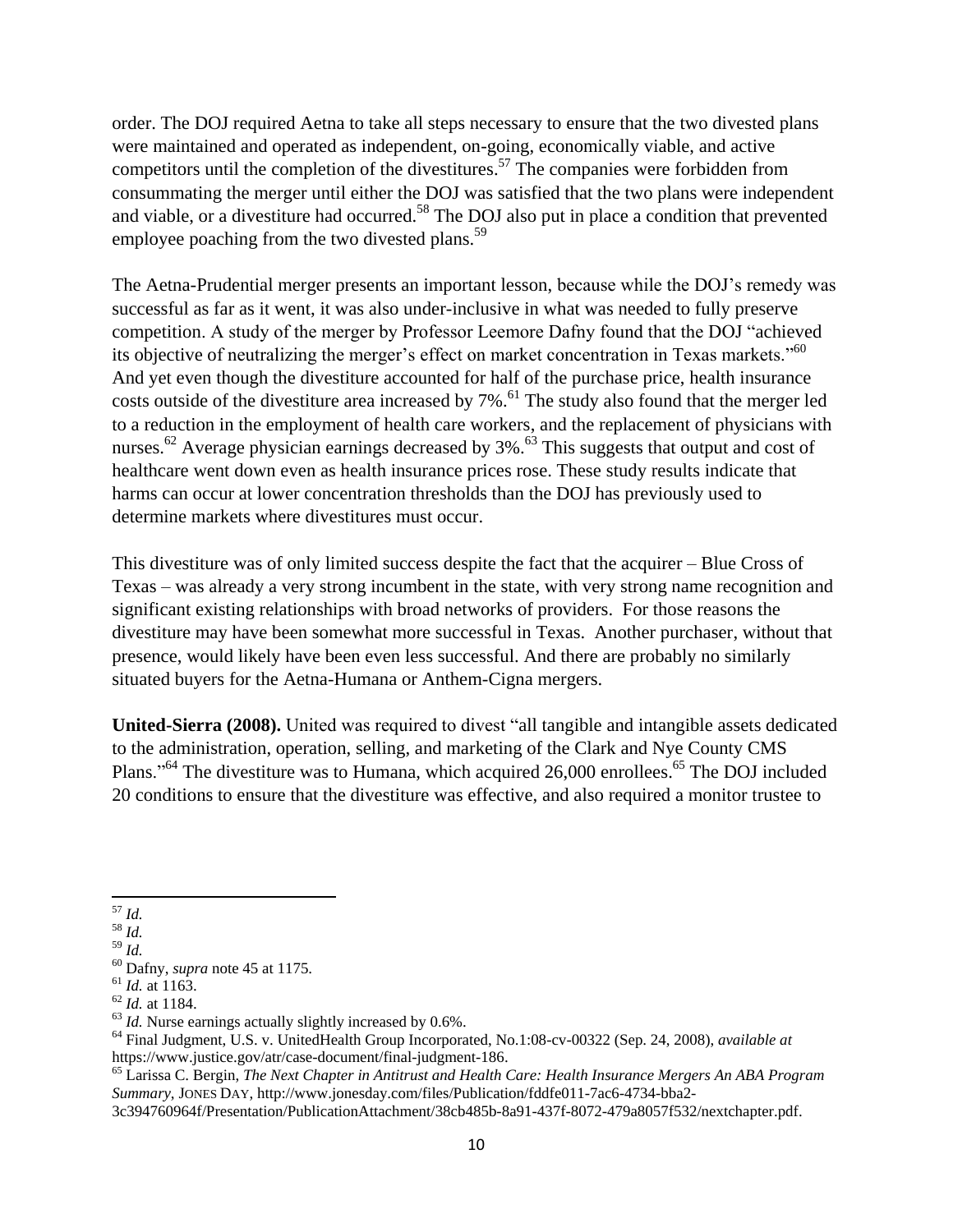oversee those conditions.<sup>66</sup> Humana acquired the plans for \$185 million, and United completed its acquisition of Sierra for  $$2.6$  billion.<sup>67</sup>

In a change from the Aetna-Prudential merger, the DOJ in the United-Sierra merger added extensive conditions targeted at assisting the acquirer, Humana, in successfully completing the transition of acquired lives, and at assisting Humana in being able to compete immediately after acquiring the divested plans. For example, United was prohibited from using certain branding for a period of time, but Humana was allowed to license certain branding from United.<sup>68</sup> Additionally, United was required to provide transitional support, to provide help in negotiating with providers so Humana could assure access to substantially the same provider network, and to arrange introductions to its top brokers for the divested plans.<sup>69</sup>

The United-Sierra merger is another example of an under-inclusive divestiture. The divestiture was solely of Medicare Advantage ("MA") plans. However, a retrospective study of plans sold to employers found that prices increased by 13.7% as a result of the merger.<sup>70</sup> Thus, even assuming the divestiture was successful in the MA market, the remedies still failed to restore competition in all impacted markets. It is also useful to note that the additional behavioral remedies imposed by the Nevada Insurance Commissioner, discussed above, were also ineffective at restoring competition. It is also troubling that Humana had to significantly rely on United under the order to complete the transition of enrollees to its network.

This divestiture was of only very limited success despite the fact that Humana was the strongest nationwide competitor in Medicare Advantage and this acquisition was a natural extension of its business model. Another acquirer would have faced a much more daunting task of entering the market. Humana had an exceptional reputation, strong national advertising, and tremendous expertise in the product. Few other competitors possessed their expertise and reputation.

**Humana-Arcadian (2012).** Humana was required to divest 15 plans that enrolled about 12,700 MA members across 51 counties in 5 states.<sup>71</sup> Humana sold the plans to three acquirers, Cigna, Vantage Health Plan Inc., and WellCare Health Plans Inc., who were each approved by the DOJ.<sup>72</sup> The DOJ's order included 12 conditions to the divestiture, and also required a monitor trustee to oversee those conditions.<sup>73</sup>

<sup>66</sup> United-Sierra Final Judgment, *supra* note 64.

<sup>67</sup> *United-Sierra merger in Nevada approved -- with conditions*, AMEDNEWS.COM (Mar. 17, 2008), http://www.amednews.com/article/20080317/business/303179996/6/

<sup>68</sup> United-Sierra Final Judgment, *supra* note 64.

<sup>69</sup> *Id.*

<sup>70</sup> Guardado, et al., *supra* note 45.

<sup>71</sup> Topher Spiro, Maura Calsyn, Meghan O'Toole, Divestitures Will Not Maintain Competition in Medicare Advantage, Center for American Progress (Mar. 8, 2016),

https://www.americanprogress.org/issues/healthcare/report/2016/03/08/132420/divestitures-will-not-maintaincompetition-in-medicare-advantage/.

<sup>72</sup> *Id.*

<sup>73</sup> Humana Final Judgment, *supra* note 44 at 8-17.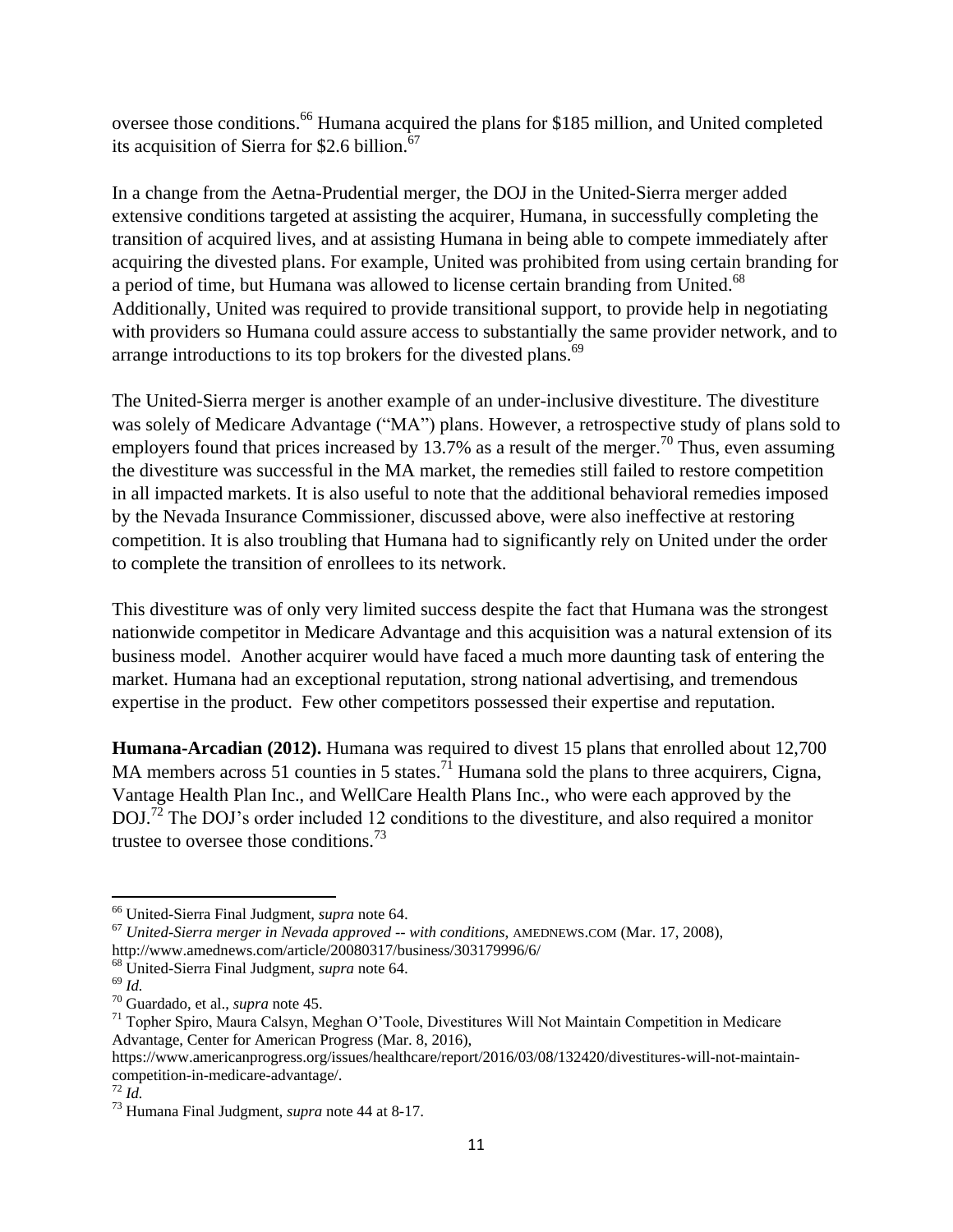In formulating the divestiture in this merger, the DOJ drew on the conditions imposed in the United-Sierra merger, and imposed significant additional conditions requiring Humana to assist the acquiring companies in the transition. Where possible, Humana had to assign all provider contracts to the acquirers, and had to help the acquirers form contracts with the providers where that was not possible.<sup>74</sup> Humana was also required to provide the acquirers access to certain provider networks for two years.<sup>75</sup> Humana was barred from using certain brands for two years, and had to allow the acquirers to license certain brands for a year after acquisition.<sup>76</sup> Humana had to offer transitional support services, and it had to allow the acquirers to make offers of employees involved in the operation of the divested plans, as well as to introduce the acquirers to the top brokers that were involved in the marketing and sales of the divested plans.<sup>77</sup> Finally, the acquirers had to have the intent and capability to compete and sell MA plans.<sup>78</sup>

There is no evidence that Humana failed to comply with the divestiture and conditions, and yet two of the three acquiring firms failed and exited the market, and prices rose.<sup>79</sup> This divestiture had the most conditions of the three mergers studied in retrospective analysis. The order had many provisions that required Humana to assist the acquiring firms in the transition, to build out provider networks, and to allow them to use established branding.

The remedy still failed to restore competition. A recent study by the Center for American Progress found that the divestitures had largely failed, with 2 of the 3 firms failing and a substantial increase in premiums.<sup>80</sup> Cigna was one of the acquiring firms that failed. On January 21, 2016, CMS had to suspend Cigna's MA enrollment and marketing activities, due to "widespread and systemic failures impacting Cigna enrollees' ability to access medical services."<sup>81</sup> This suggests that the acquiring companies did not have the intent and capability to pick up the competition lost by the acquisition. It also suggests that the extensive conditions the DOJ formulated to assist the transition of the divested assets were not successful.

Seven Senators have written, "History suggests that restoring competition is especially difficult in the health insurance industry.... We are not convinced that any divestitures required of the merging parties will succeed today, given that they have so clearly failed in the recent past."<sup>82</sup>

We agree.

 $\overline{a}$ <sup>74</sup> *Id.*

<sup>75</sup> *Id.*

 $^{76}$  *Id.* 

<sup>77</sup> *Id.* <sup>78</sup> *Id.*

<sup>79</sup> Spiro, et al, *supra* note 45.

<sup>80</sup> *Id*.

<sup>81</sup> Zachary Tracer, *Cigna Banned From Medicare Sales for `Systemic Failures'*, BLOOMBERG (Jan. 22, 2016 8:26 AM), http://www.bloomberg.com/news/articles/2016-01-22/cigna-banned-from-selling-medicare-plans-by-u-sstock-falls.

<sup>82</sup> Letter from Senators, *supra* note 3.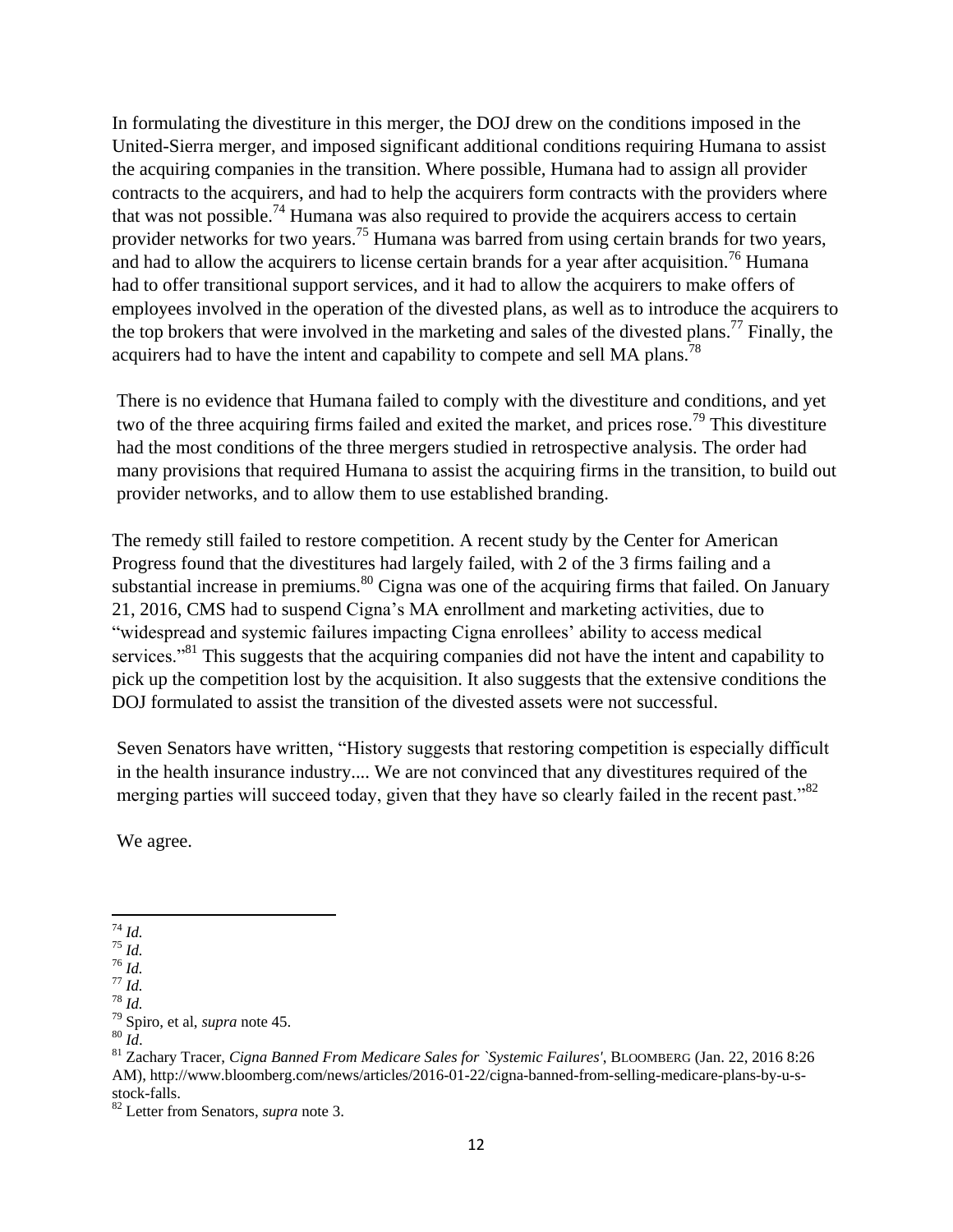### **c. Any Proposed Remedies Must Be Consistent with DOJ Remedy Standards**

The standards applied to merger remedies are set forth in the DOJ Remedy Guidelines and a recent speech by Bill Baer. We believe it is unlikely that there are any remedies for the two proposed mergers that will meet these standards.

**Standard 1 -- "The remedy almost always needs to be structural, preserving an independent competitive force in the marketplace, rather than behavioral, simply placing limits on the merged firm's ability to use or profit from increased market power."<sup>83</sup>** Although the insurers in both mergers will likely propose structural remedies, given the nature of the product, it would be very difficult for structural remedies alone to prevent the anticompetitive harms from the merger. Divestitures in the health insurance industry are difficult to design for the reasons discussed throughout this paper, and there are several instructive examples of divestiture failures in this industry. Many states are already refusing to completely rely on divestiture remedies to fully resolve the competitive problems with the proposed mergers. Examples include Florida<sup>84</sup> and California.<sup>85</sup>

Behavioral remedies are also unlikely to be effective. As discussed above, the Nevada Insurance Commissioner required additional behavioral remedies in addition to divestiture remedies, and these combined remedies were still not enough to protect against price increases resulting from the merger. "[C]onduct remedies are 'difficult to write, difficult to enforce, and seem on their face unlikely to restrain a firm's natural incentive and ability to exercise the market power secured by merger."<sup>86</sup> The Massachusetts Superior Court rejected proposed behavioral remedies in *Commonwealth v. Partners Healthcare System*, stating "conduct remedies 'seek to thwart the natural incentives of the merged entity to behave as a single firm' and thus require constant and costly monitoring."<sup>87</sup> The court based its decision primarily on the fact that behavioral remedies are too difficult to write, oversee, and enforce.<sup>88</sup>

**Standard 2 -- "The structural relief should involve divesting standalone business units rather than simply product lines that need to be stripped from an infrastructure that the merging parties intend to retain."<sup>89</sup>** When a divestiture is made in a health insurance merger, what is divested is its current contracts with enrollees. These relationships can be fleeting and the merged firm can solicit and secure the divested subscriber in the next open enrollment period. Indeed, that may be part of the reason why past divestitures have failed. Divesting subscribers is,

<sup>83</sup> Baer AAI Speech, *supra* note 21. *See also* Antitrust Division Policy Guide to Merger Remedies, DOJ (June 2011), *available at* https://www.justice.gov/sites/default/files/atr/legacy/2011/06/17/272350.pdf.

<sup>84</sup> FL Consent Order, *supra* note 48.

<sup>85</sup> Press Release, DMHC Approves Aetna's Acquisition of Humana, DMHC (June 20, 2016), *available at* https://www.dmhc.ca.gov/Portals/0/AbouttheDMHC/NewsRoom/pr062016.pdf.

<sup>86</sup> Commonwealth v. Partners Healthcare System Inc., No. SUCV2014-02033-BLS2, at 32 (Mass. Supp. Jan. 29, 2015) (citing Affidavit of John E. Kwoka), *available at* http://www.mass.gov/ago/docs/press/2015/partners-memoof-decision-and-order.pdf.

<sup>87</sup> *Id.* at 42 (citing Affidavit of John E. Kwoka).

<sup>88</sup> *Id.* at 47.

<sup>89</sup> Baer AAI Speech, *supra* note 21. *See also* Antitrust Division Policy Guide to Merger Remedies, *supra* note 83.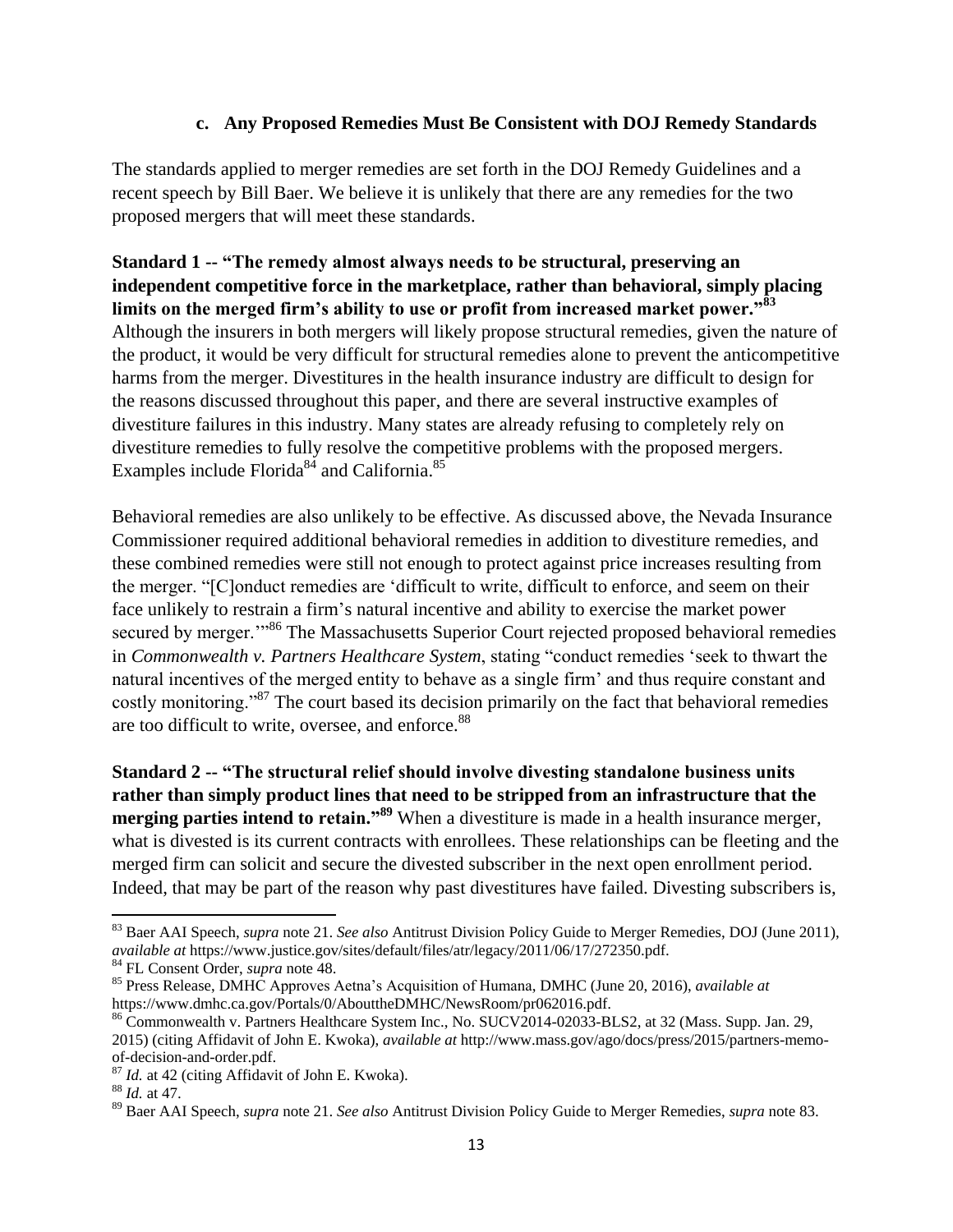at best, closer to the product line rather than the standalone business unit. The acquiring insurance companies still have to build out a provider network, build relationships with brokers, and build brand loyalty in the area. These are not simple undertakings. The evidence from the failure of the divestitures in Humana-Arcadian raises significant concerns over whether any divestiture of MA subscribers can be effective.

#### *Divesting ASO contracts will not be effective*

 $\overline{\phantom{a}}$ 

A divestiture remedy is even more difficult in the case of employer funded administrative services only ("ASO") markets. Simple divestment of ASO contracts is unlikely to be successful for several reasons. First, it is telling that the employer selected Anthem or Cigna to supply administrative services for their self-funded plans, and not some yet-unknown third-party option. Presumably, these employers had the opportunity to select this divestiture candidate at the outset, and the reasons that they did not choose this candidate will likely still be in place at the time of the divestiture and remain at the end of the contract.

Second, employers look at more than just price when selecting a company to manage their employees' health insurance. It is equally if not more important for the managing company to have a sufficient provider network and competitive discount rates with its provider network. The American Hospital Association has explained that "the key service of an ASO plan is access to a cost-competitive health care provider network . . . without the network the ASO services have little value."<sup>90</sup>

Third, the merging companies may have advantages that cannot be replicated by any divestiture candidates. An example of this is a national provider network, which is likely a necessity to restore competition for national employer accounts. A piecemeal divestiture of individual geographic markets would not work for these employers.

Finally, the remaining rivals and potential buyers are far smaller than Anthem, Cigna and Aetna. None of these second-level ASO firms are even close to having a comparable national provider network. None of them have the expertise necessary to deal with the large sophisticated businesses that demand broad ASO services. This is a comparable problem to that found in the failed Sysco-US Foods merger, where the acquirer lacked the depth and expertise to fully restore competition.

**Standard 3 -- "[T]he divested business needs to be fully capable from day one to preserve the status quo competitive dynamic in the market."<sup>91</sup>** For the reasons discussed above, it is impossible for the divested insurance businesses to be ready from day one to preserve competition. It takes more than just contracted enrollees to create a viable alternative that can fully restore competition. The acquiring insurers must build out their provider networks and

<sup>90</sup> Letter to Associate Attorney General William Baer, American Hospital Association (Apr. 18, 2016), *available at*  http://media.wix.com/ugd/1859d0\_cc7dd19c94454fed982347bfab28a979.pdf.

<sup>91</sup> Baer AAI Speech, *supra* note 21. *See also* Antitrust Division Policy Guide to Merger Remedies, *supra* note 83.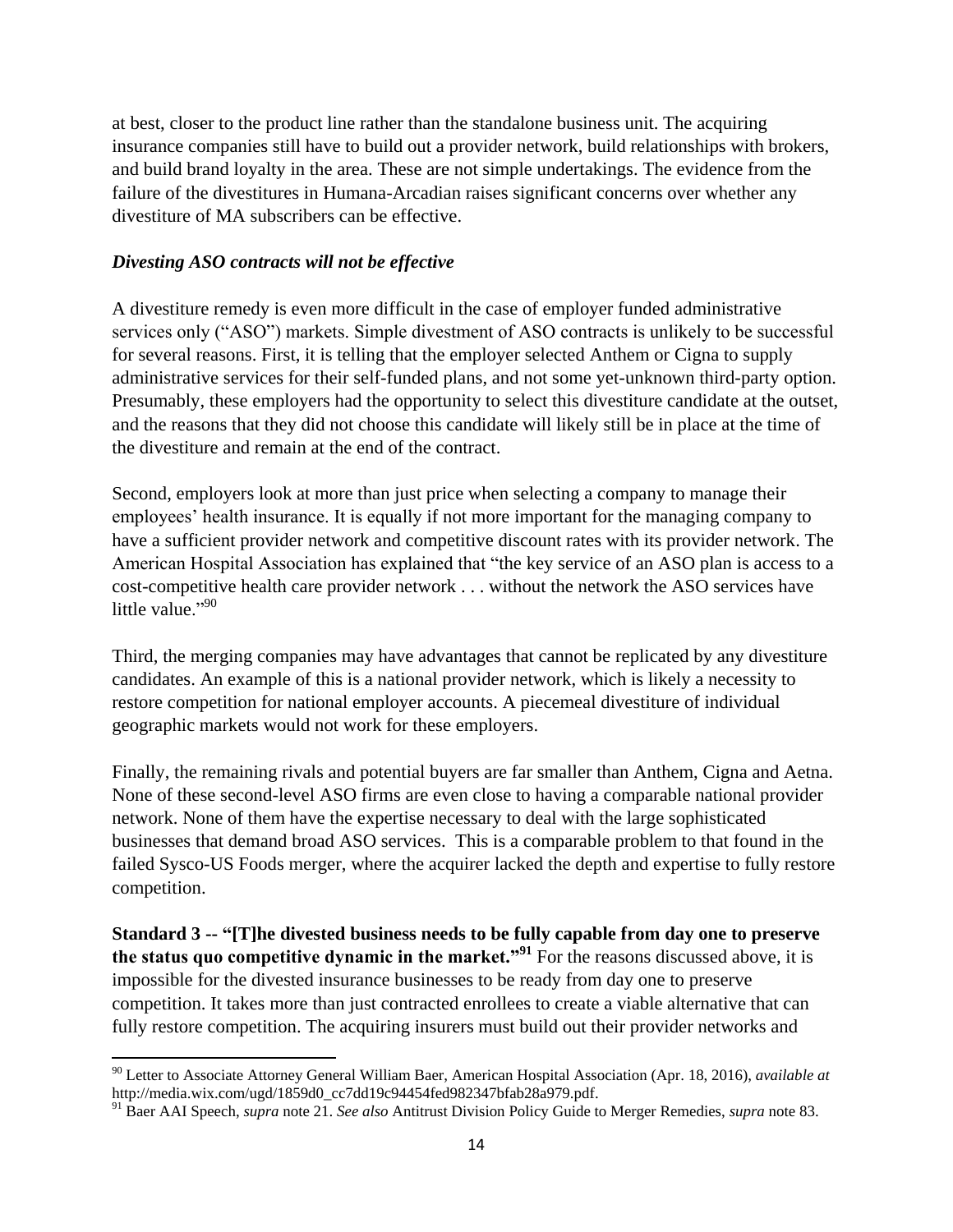develop brand loyalty, establish relationships with sophisticated businesses and brokers. A new entrant may lack the track record or reputation to be credible to sophisticated insurance buyers.

### *Problems with any Medicare Advantage divestiture*

For Medicare Advantage local expertise and a local presence is vital for a firm to effectively enter the market or acquire divested assets.. The American Hospital Association ("AHA") study found that this is a significant problem in most markets where there is substantial overlap.<sup>92</sup> In the Aetna-Humana merger, they found that there was no viable divestiture option in 180 of the 368 presumptively anticompetitive counties, and there was only one potential divestiture candidate in 128 of the remaining counties. $^{93}$ 

It is also important to consider the day one disruption to divested enrollees.<sup>94</sup> The Florida OIR in particular rejected divestiture as not in the best interest of policyholders in part because of the potential for disruption.<sup>95</sup> "Divestiture may force policyholders to replace their chosen providers in order to remain in-network, and may also result in unwanted changes in quality of services, benefits, and the cost-sharing structure of their plan."<sup>96</sup> This is especially difficult on seniors, and would foreseeably lead to many divested enrollees switching back to their original insurer in the next open season.

# *Finding a suitable buyer for the ASO business seems doubtful*

The proposed Anthem-Cigna merger is especially problematic when it comes to finding a buyer which would fully replace the competition lost in the ASO market. The divestiture cannot be made to another large ASO provider, like Aetna, because doing so would increase concentration, not restore competition. Similarly, a divestiture to a company not already in the ASO market will also likely be impossible, because of the difficulty such a company has in establishing a competitive national provider network – period – let alone on day one. This leaves only other Blue Cross Blue Shield ("BCBS") member companies, like HCSC, Highmark, or BCBS of Michigan, as theoretically possible divestiture candidates.

It is highly doubtful that any BCBS member would be an effective competitor, due to Blue Cross Blue Shield Association ("BCBSA") rules.<sup>97</sup> BCBSA requirements include territory restrictions, which prevent BCBS members from competing using the BCBS brand in each other's territories.

<sup>92</sup> AHA letter, *supra* note 6.

<sup>93</sup> *Id.*

<sup>&</sup>lt;sup>94</sup> The failure to divest intact businesses and the disruption the divestiture would cause was a key concern in rejecting the proposed Halliburton-Baker Hughes merger. Halliburton Complaint, *supra* note 19 at 33-34. <sup>95</sup> Florida Consent Order, *supra* note 48 at 9.

<sup>96</sup> *Id.*

 $97$  These rules resulted in antitrust suits that alleged that BCBS insurers are conspiring to divvy up markets and avoid competing against one another, driving up customers' prices and pushing down the amounts paid to doctors and other health-care providers. These suits have survived motions to dismiss. Anna Wilde Mathews, *Antitrust Lawsuits Target Blue Cross and Blue Shield*, THE WALL STREET JOURNAL (May 27, 2015), http://www.wsj.com/articles/ antitrust-lawsuits-target-blue-cross-and-blue-shield-1432750106.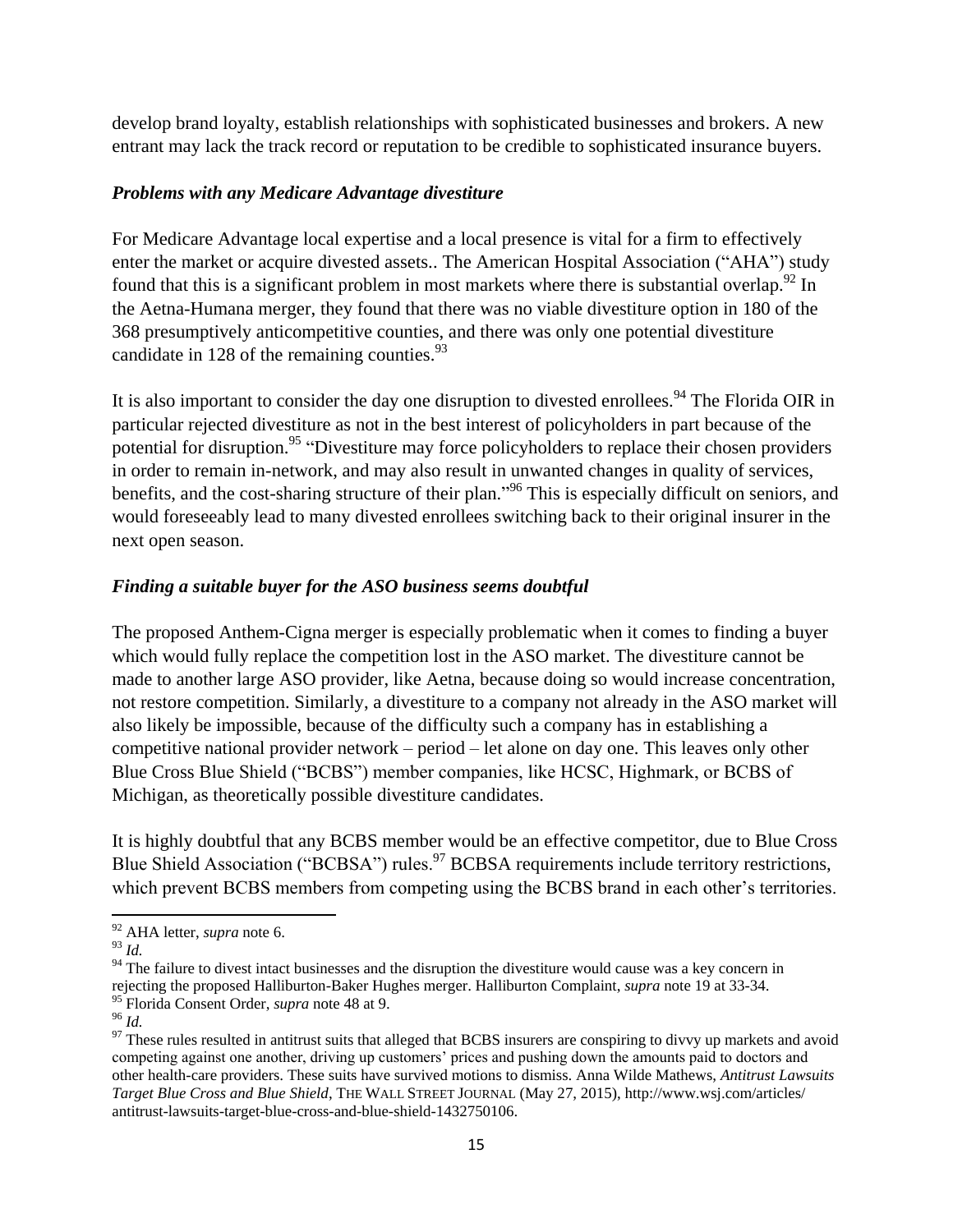BCBSA also has a two-thirds rule – that two thirds of a BCBS member company's business, measured by national net revenue or membership, be sold, marketed, administered or underwritten under the Blue Cross and Blue Shield names and marks. Another BCBSA rule states that, under the Association's BlueCard program, all Blue members in a state (for all insurance products) are allocated to the resident Blue plan for purposes of contracting with providers.

These rules combine to handicap the competition a BCBS member could be expected to provide a merged Anthem-Cigna. The acquirer would not be able to serve customers in Anthem territories under the BCBS brand. The acquirer would also have to rely on Anthem's provider network in Anthem territories under the BlueCard program, and might not be able to separately contract with providers in these territories except to serve non-BCBS enrollees; and such contracts would not be as attractive as simply using Anthem's provider network through BlueCard, due to the better rates Anthem will most likely have due to larger scale. The acquirer could also not be depended on to compete vigorously using non-BCBS plans, because the twothirds rule puts a cap on how many non-BCBS enrollees the acquirer can have.

There is also the additional concern that, even absent BCBSA rules, there is no acceptable divestiture candidate that could provide serious competition to a merged Anthem-Cigna in the ASO market. In this respect the proposed Anthem-Cigna merger is strikingly similar to the proposed Sysco-US Foods merger and, to some extent, the proposed Halliburton-Baker merger. In the proposed Sysco-US Foods merger, the FTC concluded that the divestiture to PFG would not work because, even with the additional distribution centers, PFG would not have a comparable distribution network that would be competitive for national customers. The FTC also saw significant risk that PFG would not be able to successfully absorb the large divestiture, which was substantially larger than any previous acquisition.

In the proposed Halliburton-Baker Hughes merger, the DOJ concluded that there was no buyer that could step into the shoes of the merging companies and provide the same level of sophistication in the services they offered customers, and therefore would simply not be a competitive threat to the merged entity. These same conditions exist in the ASO market, and creating an entity with the same competitiveness as a merged Anthem-Cigna would be extremely difficult. Such a divestiture might need to include significant non-ASO assets in order to give the acquiring company sufficient scale to obtain similarly competitive provider rates on a national scale.

#### *A piecemeal divestiture in Group MA would not be effective*

There is a similarly difficult challenge with divestitures in the Group MA market. This market can be significantly larger geographically than Individual MA, covering whole states or even large portions of the country. Companies who purchase Group MA are often looking for a nationwide alternative and are not willing to contract on a piecemeal, regional basis. They are looking for a provider network with a national reach that can provide adequate coverage for their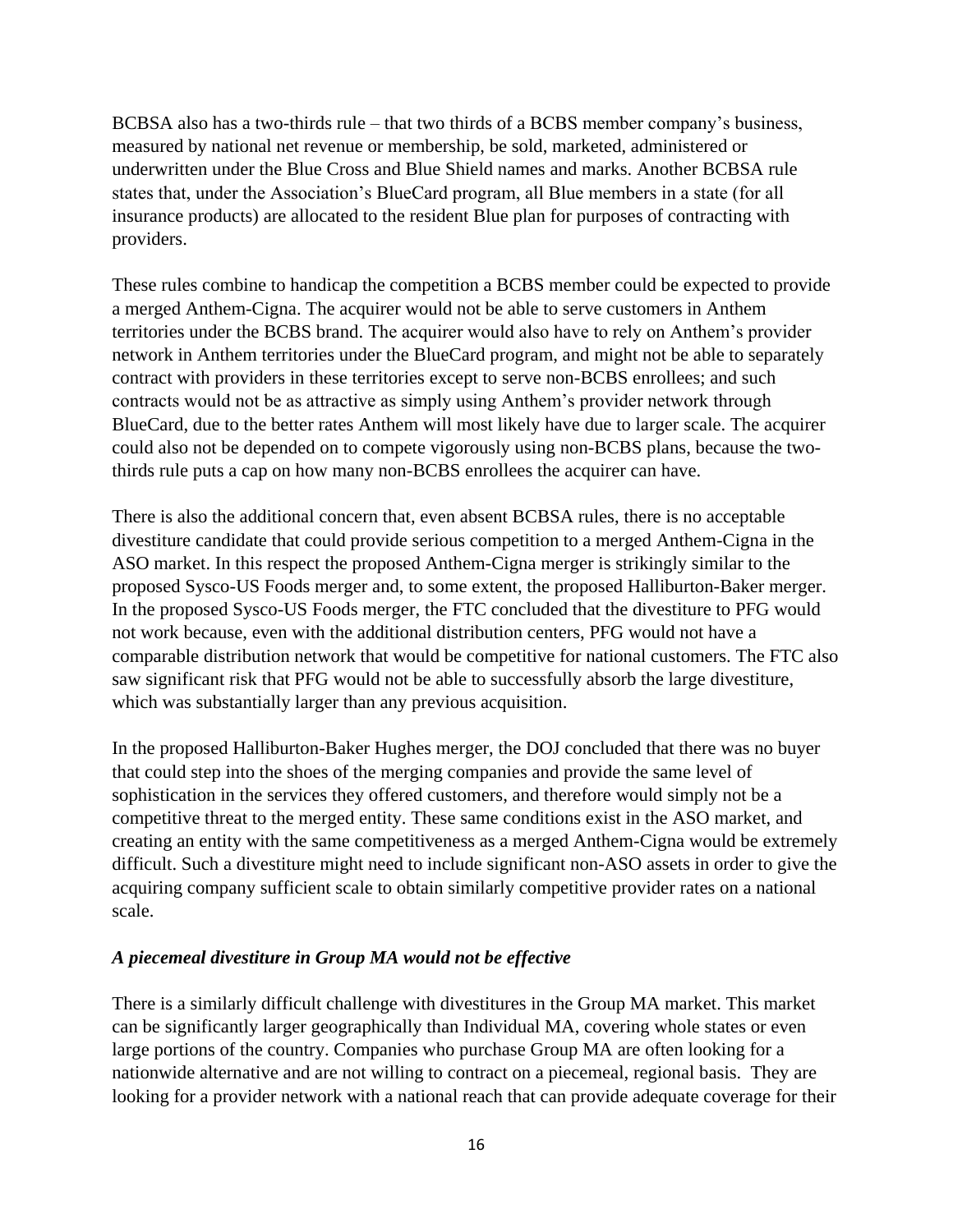employees, wherever they may be. As with ASO customers, these companies may prefer to purchase all of their insurance from a single health insurance supplier.

This would mean that Aetna and Humana cannot simply divest isolated Group MA overlaps in order to restore competition in piecemeal markets. They would likely need to also divest sufficient Group MA lives to enable the acquiring insurer to establish another national provider network. In addition, they would have to divest commercial lives in other lines of business to both enable the acquiring insurer to offer a competitive complete insurance solution to companies, and also to build out a provider network that is competitive in both discounted rates and geographic scope.<sup>98</sup> It will be difficult to find an acquirer that is already  $(1)$  established in the Group MA market, (2) does not already have so much competitive overlap of its own as to cancel out most of the "new" competition, (3) already has the provider networks to create a national provider network, and (4) has the necessary other lines of commercial business. If there is not one, the divestiture would likely need to include all of one of the merging insurer's group MA business and other commercial businesses in order for the acquirer to have a realistic chance to succeed.

Finally, the 2004 Antitrust Division Policy Guide to Merger Remedies states that "[r]estoring competition requires replacing the competitive intensity lost as a result of the merger rather than focusing narrowly on returning to premerger HHI levels."<sup>99</sup> The DOJ would have to find divestiture candidates that can provide the same competitive intensity lost in the acquisitions – on day one, or immediately thereafter. A piecemeal divestiture will not provide the resources or expertise necessary to restore the same competitive intensity.

**Standard 4 -- "[T]he buyer of the divested business should be known and financially sound and the transaction needs to be relatively free of entanglements (e.g., supply or IP licensing arrangements) with the merged firm."<sup>100</sup> There may be some companies interested in** acquiring divested lives. However, the scale at which these divestitures would have to occur would be enormous. The Humana-Arcadian merger required three divestiture partners in order to absorb 12,700 enrollees in 51 counties, and two of those proved to be inadequate. These mergers involve potentially millions of enrollees in hundreds of counties, a much more formidable, likely impossible challenge for selecting effective divestiture candidates to prevent much larger-scale potential consumer harm.<sup>101</sup> As we noted above, there is a paucity of insurers that can realistically be relied upon to fully restore competition.

<sup>&</sup>lt;sup>98</sup> This kind of divestiture would be similar to that in the UnitedHealth-Pacificare merger, where the DOJ required the companies to divest any commercial products amounting to 54,517 enrollees and required that at least 7,581 members were in the small group employer line of business.

<sup>99</sup> 2004 Antitrust Division Policy Guide to Merger Remedies, *supra* note 34.

<sup>100</sup> Baer AAI Speech, *supra* note 21. *See also* Antitrust Division Policy Guide to Merger Remedies, *supra* note 83.

<sup>&</sup>lt;sup>101</sup> The failed remedy in the Albertsons-Safeway merger is an example of a divestiture in which the acquirer was illequipped to absorb a large acquisition. The acquirer, Haggens, ultimately went bankrupt and Albertsons reacquired many of the stores in the divestiture. Melissa Lipman, *supra* note 16.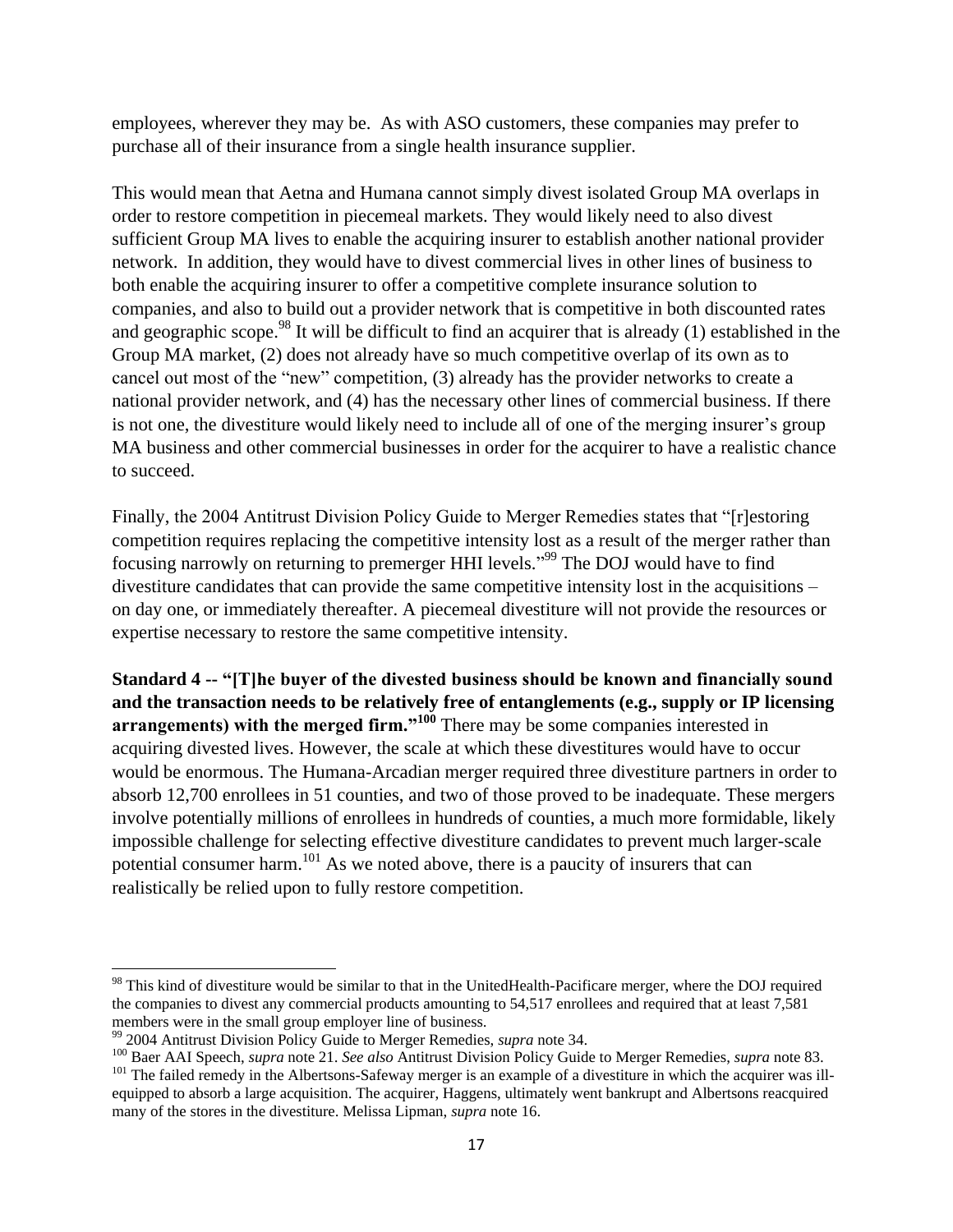Attorney General Loretta E. Lynch has stated that "[t]he more complex the deal – and the more markets it potentially endangers – the greater our skepticism that divestiture will safeguard competition. And if we believe that no good solution exists, then we will prosecute our suits to the very end.<sup>"102</sup> The proposed mergers, like the proposed Halliburton-Baker Hughes merger, would require a remedy of unprecedented complexity and level of risk.<sup>103</sup>

We are concerned that these mergers are simply too complex to resolve through remedies. As to the Aetna merger, the California Department of Insurance ("CA DOI") found that "[t]he necessary divestitures in the MA markets would be close to impossible to accomplish given the number and scale of the impacted areas."<sup>104</sup> (It reached the identical decision on the Anthem deal). The CA DOI also succinctly captures another point we have made here about divestiture candidates: "divestiture to a company with an already significant market share would not remedy the competitive situation, and divestiture to a new entrant would likely fail in short order."<sup>105</sup> A letter from seven Senators to the DOJ also echoes these concerns, stating "[d]ivesting to an incumbent buyer may actually worsen competitive conditions and a de novo entrant lacks the economies of scale to compete effectively against entrenched larger incumbents, increasing the likelihood of failure."<sup>106</sup>

It is difficult to over-state the magnitude of the divestitures that would be required to seriously attempt to address the scale of competitive concerns raised by these mergers. For the Aetna deal, the AHA identified 855,039 MA beneficiaries for which it saw no viable divestiture option, 464,817 for which it saw only one divestiture option, and 496,680 for which it saw two or more divestiture options.<sup>107</sup> This is a total of 1,816,536 enrollees that would need to be absorbed into – and kept by – companies acquiring the contracts for those enrollees. For example, Wellcare, one of the larger MA firms in the market, would have to grow by over 700% to acquire these divested lives. <sup>108</sup> The FTC rejected the proposed remedy in Sysco-US Foods in part because the acquiring firm would have to absorb five times more assets than it had ever previously acquired. The same problem is almost certainly going to exist in any divestitures proposed by Aetna and Anthem.

<sup>&</sup>lt;sup>102</sup> Loretta E. Lynch, Keynote Luncheon Address During the 64th Annual American Bar Association Antitrust Law Spring Meeting (Apr. 6, 2016), *available at* https://www.justice.gov/opa/speech/attorney-general-loretta-e-lynchdelivers-keynote-luncheon-address-during-64th-annual.

<sup>103</sup> Halliburton complaint, *supra* note 19 at 35.

<sup>&</sup>lt;sup>104</sup> CA DOI Aetna-Humana letter, *supra* note 3 at 21. The CA DOI states largely the same thing in its letter to the DOJ on the proposed Anthem-Cigna merger.

<sup>105</sup> *Id.*

<sup>106</sup> Letter from Senators, *supra* note 3.

<sup>&</sup>lt;sup>107</sup> AHA letter, *supra* note 6. The AHA defines a viable candidate as one that has more than a 5% share, in order to ensure that it has a viable provider network and an established reputation among consumers, and that divesting to the candidate would not itself result in a transaction that creates competitive concerns.

<sup>&</sup>lt;sup>108</sup> For example, the Centers for Medicare & Medicaid Services reports that Wellcare has 229,496 MA enrollees (based on numbers last updated in 2014). A divestiture to Wellcare could be many times its current MA membership. MA Plan Directory, Centers for Medicare & Medicaid Services, *available at* https://www.cms.gov/ Research-Statistics-Data-and-Systems/Statistics-Trends-and-Reports/MCRAdvPartDEnrolData/MA-Plan-Directory.html.